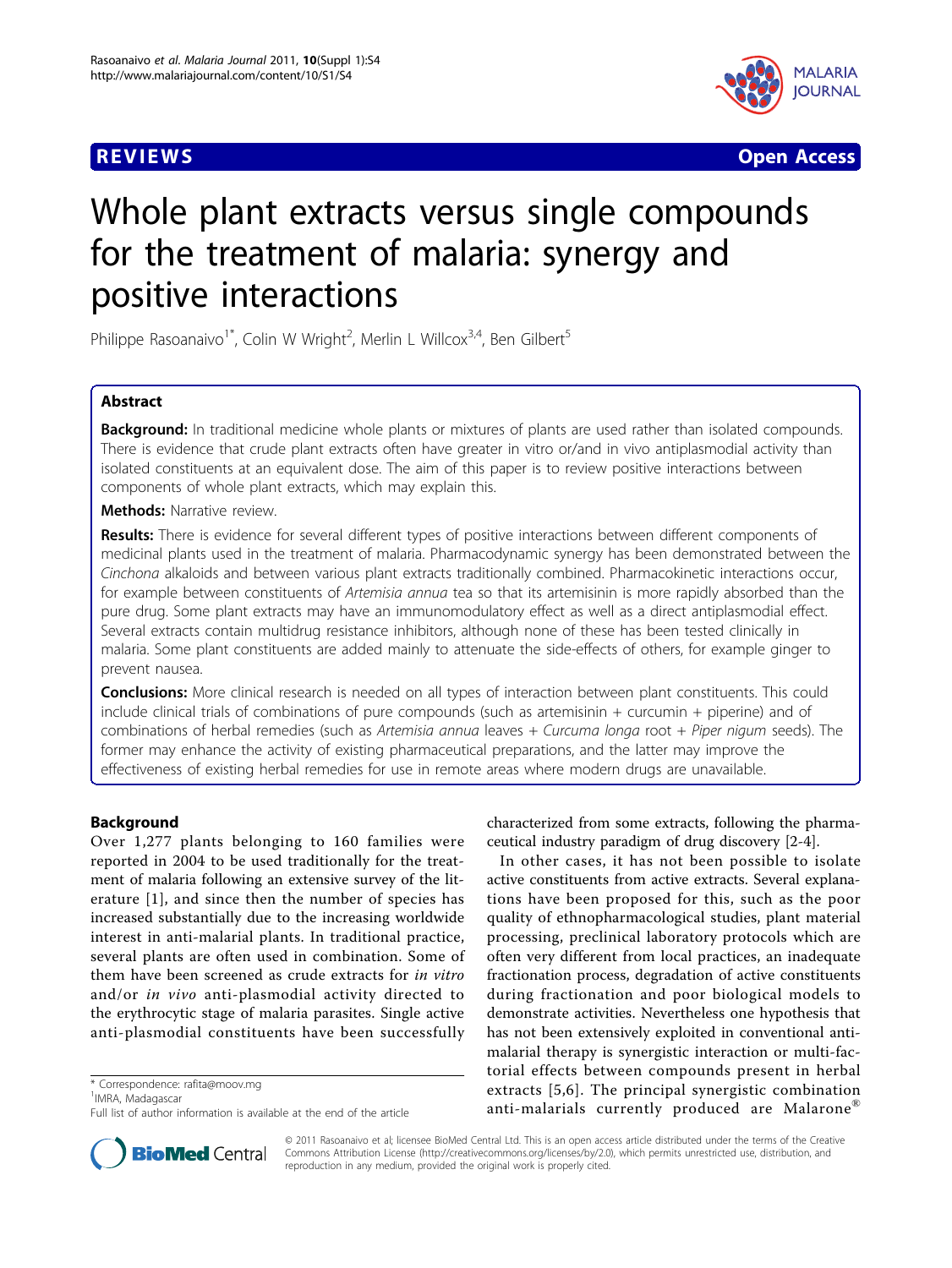(atovaquone-proguanil) [[7](#page-8-0)] and Quinimax<sup>®</sup> (quininequinidine-cinchonine) [[8,9\]](#page-8-0).

Pure drugs that are industrially produced or isolated from plants may be chosen for their high activity against a human disease, but they have disadvantages. They rarely have the same degree of activity as the unrefined extract at comparable concentrations or dose of the active component [[10\]](#page-8-0). This phenomenon is attributed to the absence of interacting substances present in the extract. Furthermore, many plants contain substances that inhibit multi-drug resistance (MDR). A further disadvantage is that pure drugs are often more expensive to produce and distribute, and so are often unavailable and/or unaffordable to the poorest populations in remote areas who need them most. In contrast, herbal medicines can sometimes be grown and produced locally, at lower cost, by or close to those who need them [\[11\]](#page-8-0).

The aim of this paper is to review positive interactions between components of whole plant extracts, which may explain why crude extracts are often more effective than isolated constituents at an equivalent dose. In some cases this has been exploited in the making of combined drugs. However, it is possible that a valid complementary approach is the use of standardized crude herbal medicines and/or combinations for the treatment of malaria, if their safety and efficacy are clinically demonstrated.

# The notion of synergy – evolutionary basis and mechanisms

Plants survive in a hostile environment of predatory micro- and macro-organisms in part by tough and durable external structures and by rapid growth and reproduction, but their main defences are chemical. Defensive chemicals may be present at all or certain periods of growth, and in determined locations in the plant, they may be generated after a predatory attack has been inflicted or they may be exuded into the air or soil [\[12](#page-8-0)]. In contrast to animals, plants do not have an adaptive immune system, so their chemical shield must cover completely the entire spectrum of macro- and microorganisms that exist in their natural habitat and endanger their existence. However it must be recognized that groups of species growing in proximity often contribute to a collective shield [[12\]](#page-8-0). The chemical defence is largely made up of relatively small molecules that fit into sites in enzymes or receptors of the predator interfering with its life processes.

Over time, the attacking organisms often develop resistance to the plant's defences, and plants co-evolve to produce resistance inhibitors [[13\]](#page-8-0), resulting in a great complexity of phytochemicals in every species. Indeed if plants followed the pharmaceutical model of producing

only a single compound against microorganisms which threaten them, they would probably not survive for very long. Metabolic processes in animal parasites are often mediated by enzymes and receptor molecules that possess sites which will accommodate the plant chemical defence substances, so it is not surprising that these plant defences may also serve against agents of animal diseases such as malaria.

In many cases there is evidence of synergy, but the exact mechanisms have not been elucidated. Several mechanisms may also be operating in parallel. For example Artemisia annua (Asteraceae) is now one of the best known anti-malarial plants [\[14](#page-8-0)]. The use of herbal teas prepared from the dried leaves of locally grown A. annua is being promoted as an alternative treatment for malaria in areas where people do not have access to, or cannot afford effective anti-malarials such as artemisinin combination therapy [[11](#page-8-0)]. In a recent study, extracts were obtained from fresh A. annua herb either by soaking the herb in water followed by wringing out the juice by hand or by pounding the fresh herb to a pulp followed by squeezing out the juice [[15](#page-8-0)]. The extracts were then analysed for artemisinin concentration and tested against malaria parasites. It was found that the anti-plasmodial  $IC_{50}$  values were 6 to 18-fold lower than was expected in terms of their artemisinin content suggesting that the activity of the extracts could not be accounted for entirely by their artemisinin content. In mice infected with Plasmodium berghei, the pounded juice (two doses of 500 μL, 12 h apart) equivalent to 18 mg/kg artemisinin suppressed parasitaemia by 95% compared with artemisinin 30 mg/kg as a single dose which suppressed parasitaemia by 88% [[15\]](#page-8-0). In mice infected with P. berghei given a crude ethanolic extract of A. annua formulated with oil in a soft gel capsule, the  $ED_{50}$  value with respect to the artemisinin content was 35.1 mg/kg whereas the  $ED_{50}$  of pure artemisinin was 122 mg/kg [[16\]](#page-8-0). These results suggest that compounds in the juice and crude ethanolic extract enhanced the action of artemisinin but whether this was due to pharmacodynamic or pharmacokinetic effects (or both) is impossible to say (although in the case of the juice it could have been due to administering it in divided doses). When the soft gel capsules were given to malaria patients in doses equivalent to 217 mg artemisinin over three days the treatment was effective in reducing fever and clearing parasites but a high rate of recrudescence was observed, although this was reduced with a longer duration of treatment [[16](#page-8-0)].

In pharmacodynamic synergy, a number of substances act at different receptor targets involved in the disease to enhance the overall therapeutic effect. Synergy between different constituents of extracts has been documented not only for anti-malarial activity, but also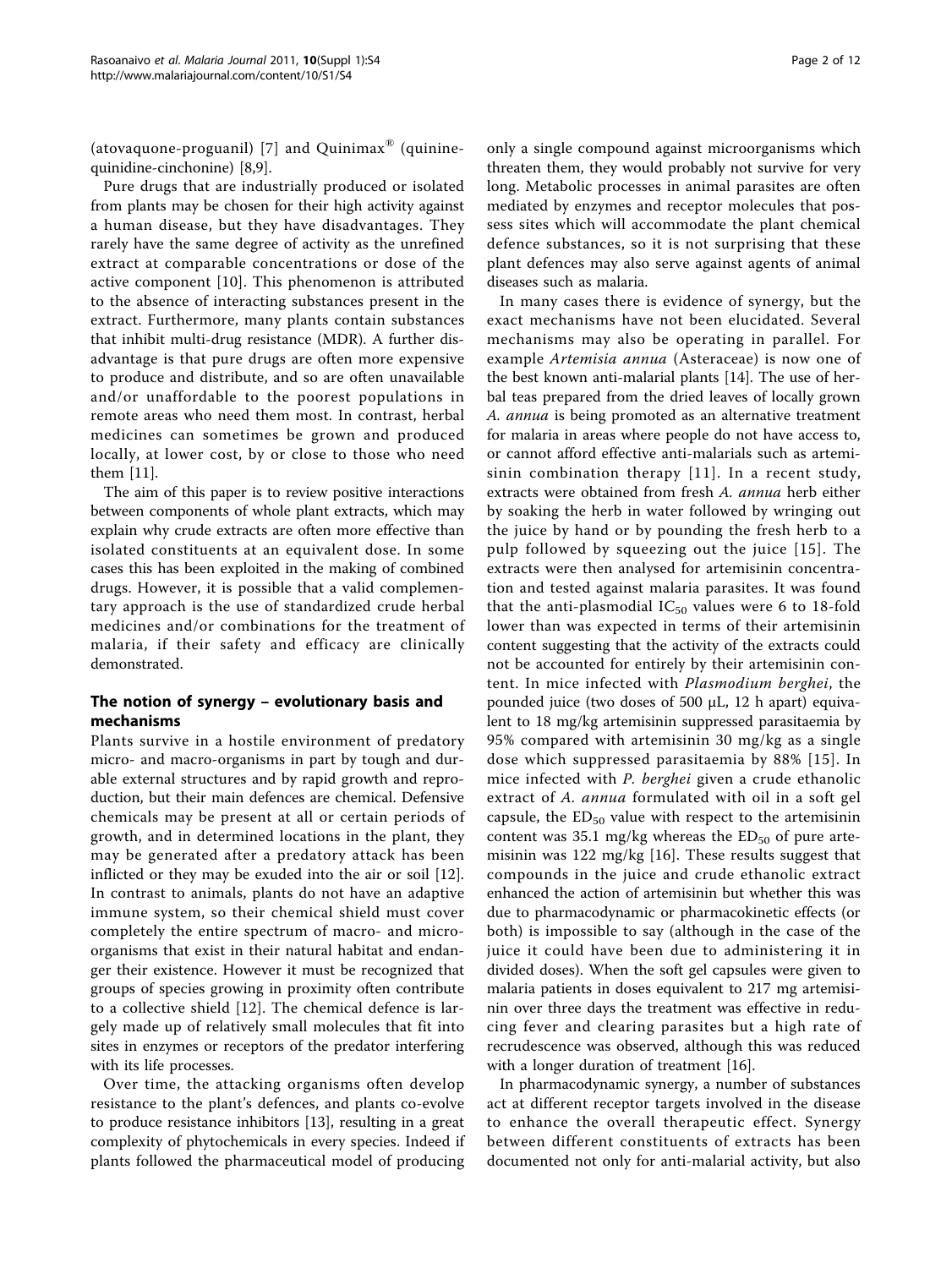for other pharmacological activities [[17,18](#page-8-0)]. In pharmacokinetic synergy, substances with little or no activity on the causative agent assist the main active principle to reach the target by improving bioavailability, or by decreasing metabolism and excretion. Other positive interactions include complementary mechanisms of action (such as immunomodulation), reversal of resistance, and modulation of adverse effects. Each of these will be discussed in turn.

## Pharmacodynamic synergy

Strictly speaking, "synergy" or "potentiation" means that the effect of the combination is greater than the sum of the individual effects. One of the best examples of antimalarial synergy demonstrated both in vitro and in clinical trials is that between atovaquone and proguanil. The activity of the combination is up to eight times greater than that of the individual compounds [[7](#page-8-0),[19](#page-8-0)]. Such high levels of synergy are uncommon.

One example in natural products is the synergy between the Cinchona alkaloids. Almost 30 alkaloids have now been described in *Cinchona* bark [[20\]](#page-8-0), several of which are active against Plasmodium falciparumin vitro, and some of which are not [[21\]](#page-8-0). The four most well-known alkaloids are quinine with its d-isomer quinidine, and cinchonine with its l-isomer cinchonidine, all of which have anti-plasmodial activity. They are found in varying proportions in different barks [[22\]](#page-8-0). Interestingly, quinine is not the most potent of the alkaloids: quinidine, dihydroquinidine and cinchonine all have consistently lower 50% inhibitory concentrations  $(IC_{50})$  in vitro [[21](#page-8-0)]. The combination of quinine with quinidine and cinchonine is 2-10 times more effective in vitro against quinine-resistant strains (Table 1), and the mixture of alkaloids has a more consistent effect than any of the alkaloids used singly [\[23](#page-8-0)]. This mixture has been used clinically although no published research has investigated whether synergy also occurs in human patients.

Table 1  $IC_{50}$  (ng/ml) of cinchona alkaloids in vitro against two clones of P. falciparum (cultured in erythrocytes suspended in RPMI medium supplemented with 10% AB serum and [3H]hypoxanthine) [[23](#page-8-0)]

| $5000$ and $10000$ $10000$ $10000$ $1000$ |                              |  |
|-------------------------------------------|------------------------------|--|
| UPASx1<br>clone <sup>1</sup>              | UPASx3<br>clone <sup>2</sup> |  |
| 45                                        | 280                          |  |
| 22                                        | 80                           |  |
| 27                                        | 130                          |  |
| 33                                        | 25                           |  |
| 1.15                                      | 0.18                         |  |
|                                           |                              |  |

 $1 =$  quinine-sensitive.

2 = quinine-resistant.

Although it is recognized that the dose of artemisinin contained in herbal preparations is small compared to clinically recommended doses [\[24-26\]](#page-9-0), it is widely believed that other compounds present in A. annua, especially flavonoids, may act synergistically to enhance the action of artemisinin [[27](#page-9-0)-[29](#page-9-0)]. The flavone casticin enhances the in vitro activity of artemisinin by 3-5 fold [[28](#page-9-0)]. Some other hydroxy- polymethoxy flavone constituents (artemetin, chrysosplenetin, chrysosplenol-D, cirsilineol, eupatorin – see Figure [1\)](#page-3-0) also produce enhancement of 1.1-2.2 fold but in further work, casticin was less active than in the first study (enhancement 1.3-fold) [[27\]](#page-9-0). These results are perhaps unexpected given the well established antioxidant and free radical scavenging activities of flavonoids [\[30\]](#page-9-0) and also that the mode of action of artemisinin depends on the formation of free radicals as a result of the interaction of haem iron in malaria infected red blood cells with the endoperoxide moiety of artemisinin [\[31](#page-9-0)]. Theoretically, it might be expected that free radicals arising from artemisinin would be effectively scavenged by Artemisia flavonoids thus preventing them from causing damage to the parasite. Possible reasons why the above flavonoids do not antagonize artemisinin *in vitro* may include difficulty in accessing the parasite food vacuole (in contrast to basic antimalarials, such as chloroquine which readily accumulate into the acidic vacuole, the phenolic nature of flavonoids may impede entry due to their acidic nature). Also, the above flavonoids may be relatively weak antioxidants since they do not have some of the structural requirements associated with high antioxidant activity in flavonoids. These include the presence of a catechol group in ring B and a hydroxyl group in position 3 [[30,32](#page-9-0)]. As shown in Figure [1](#page-3-0), artemetin, casticin, chrysosplenetin and cirsilneol do not have either of the above features, although eupatorin has a 3-hydroxy group and chrysosplenol D possesses a 3', 4'- catechol moiety.

In the Total Oxyradical Scavenging Capacity (TOSC) assay artemetin was found to have weak activity (relative TOSC value of 0.28 compared to the vitamin D analogue, Trolox) [[33\]](#page-9-0), while casticin was shown to have a marked inhibitory effect on lipid peroxidation ( $IC_{50}$  = 0.049 mM compared to 0.703 mM for the positive control ascorbic acid), but it was inactive in the 1,1-diphenyl-2-picrylhydrazine (DPPH) radical scavenging assay [[34](#page-9-0)]. Further work to clarify the mechanisms by which these flavonoids enhance the anti-plasmodial action of artemisinin and to determine the effects of other A. annua constituents, especially those with high antioxidant/radical scavenging activities would be worthwhile.

In addition to at least 46 flavonoid constituents, A. annua also contains other phenolic compounds including coumarins and phenolic acids [[35](#page-9-0)] and the contribution of all of these in combination may be important for anti-malarial efficacy. The total antioxidant capacity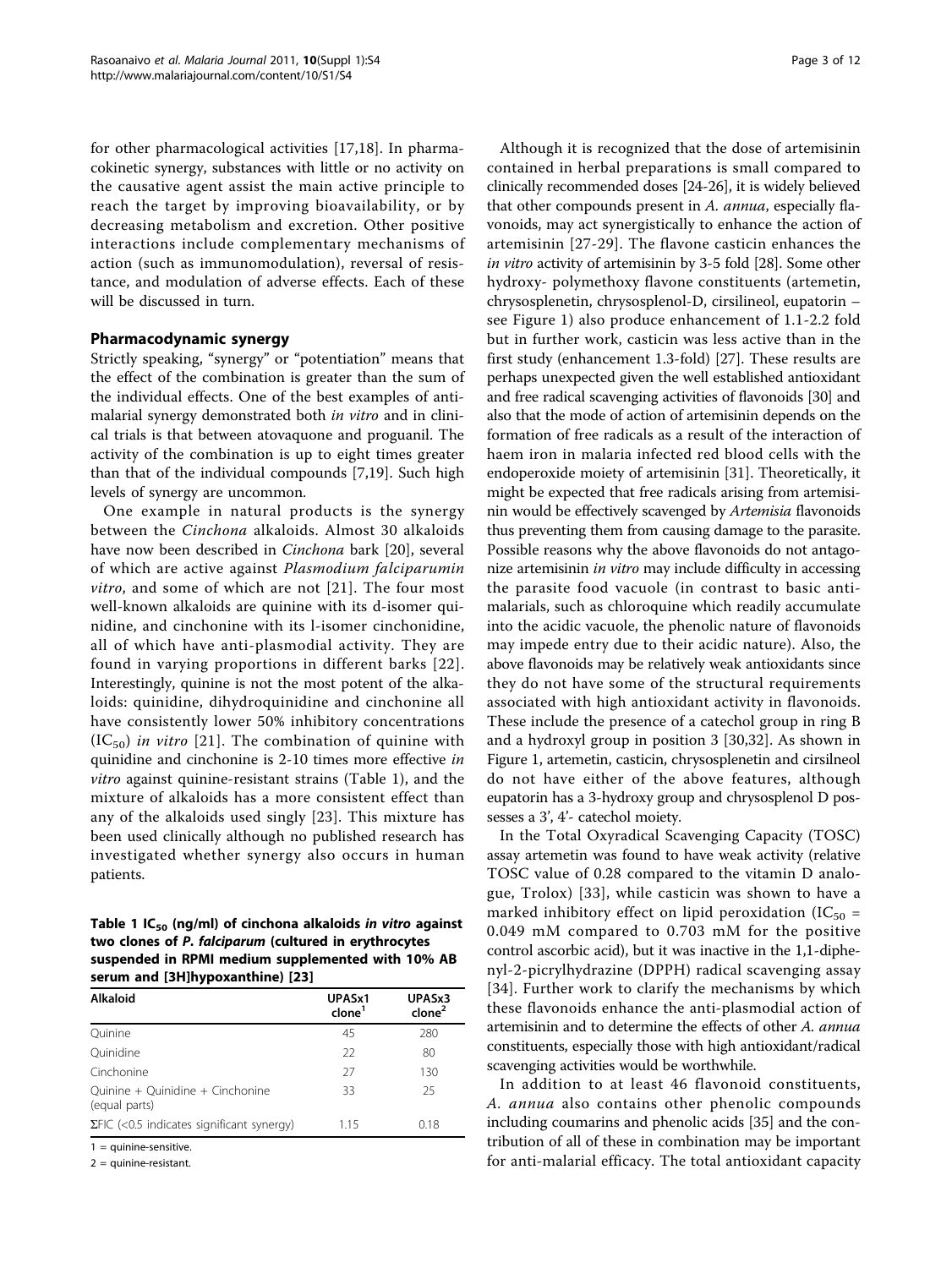<span id="page-3-0"></span>

of A. annua leaf and inflorescence extracts (oxygen radical absorbance capacity, ORAC) has been reported to be remarkably high (1,125 and 1,234 μM Trolox equiv/g) and among the four highest values reported for medicinal plants [[35\]](#page-9-0).

There are also reports of synergy between extracts of different plants which are traditionally combined, but the mechanisms of the synergy have not yet been clarified. Curcumin (a polyphenolic compound from turmeric, i.e. Curcuma longa root) has direct anti-malarial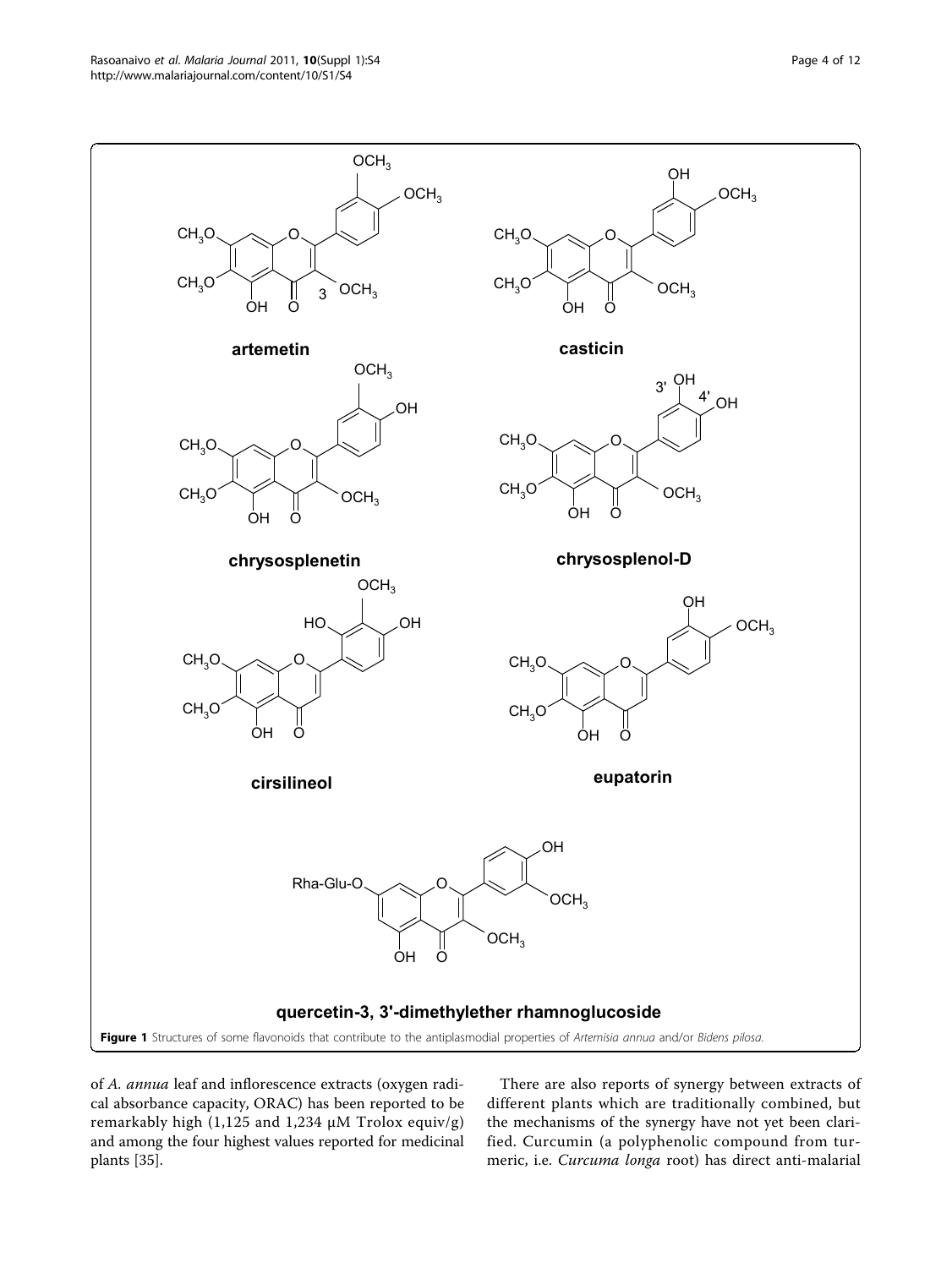activity [\[36,37\]](#page-9-0) and turmeric is reported as a component of traditional remedies for malaria and fever in India and Samoa [[38](#page-9-0),[39](#page-9-0)]. In combination with artemisinin, curcumin prevents recrudescence of malaria parasites and death in animal models [[40\]](#page-9-0). In combination with Andrographis paniculata and Hedyotis corymbosa extracts, curcumin displayed a clear synergistic effect in vitro using the isobologram method (fig 2), and also in vivo in rodent malaria models [\[41](#page-9-0)].

Synergy has also been demonstrated in vitro between extracts of Mitragyna inermis, Nauclea latifolia, Guiera senegalensis, and Feretia apodanthera, traditionally used in Mali to treat malaria. Individually these have potent in vitro anti-malarial effects, and two combinations showed greater than two-fold synergy and absence of cytotoxicity, namely the methanol extract of Feretia apodanthera + ursolic acid (from Mitragyna inermis), and the crude alkaloids of Mitragyna inermis + tetrahydroharman (alkaloid constituent of Guiera senegalensis) [[42](#page-9-0)].

Combinations of Kenyan anti-malarial plants have also shown synergy, both *in vitro* and *in vivo* [\[43,44](#page-9-0)]. When tested in mice, the survival time achieved by chloroquine could not be matched by any single plant extract, but was matched by two combinations of plant extracts (Figure [3](#page-5-0)). However some other combinations demonstrated antagonistic effects and reduced survival time, implying increased toxicity, which was not predicted in vitro. The combinations were devised by the researchers and did not represent traditional formulae. These findings demonstrate that combinations can be useful, but equally can be harmful. It is important to research combinations in traditional use, and not to assume that all combinations are synergistic.

## Positive pharmacokinetic interactions

Bioavailability and metabolism of medicinal substances can be dramatically affected by other plant constituents.

There are many possible mechanisms, including an increase in permeability of the Plasmodium membrane to anti-malarial substances, inhibition of pump mechanisms for eliminating the drugs, modification of absorption, distribution, metabolism and excretion of active constituents. Metabolism may be inhibited in phase I (mediated by cytochromes which often oxidize foreign substances) and phase II (mediated by enzymes that derivatize the oxidized substance so that it is rendered harmless and excreted) [[5,17,](#page-8-0)[45\]](#page-9-0).

Curcumin alone has poor oral bioavailability due to glucuronidation in the small intestine. Piperine from black pepper (Piper nigrum seeds) enhances the bioavailability of curcumin by 2000% in humans, due to an inhibition of this glucuronidation and slowing the gastrointestinal transit [[46](#page-9-0)]. Black pepper is used as a component of herbal anti-malarial remedies in India [[39,47-49](#page-9-0)]. In the same way piperine improves the bioavailability of epigallocatechin gallate (EGCG) which may improve its activity as a multi-drug resistance inhibitor in vivo [[50](#page-9-0)] (see also below the section on MDR inhibitors).

Altered metabolism is exemplified by cytochrome P450-CYP3A4 which is involved in the metabolism of digoxin, warfarin, statins, methadone, HIV protease inhibitors, steroids, macrolides, cyclosporin, and many other drugs [\[51\]](#page-9-0). This cytochrome is inhibited by grapefruit juice (with its bergamottin and hydroxy dihydro bergamottin) [[52](#page-9-0)], curcumin [[53](#page-9-0)], garlic [[54](#page-9-0)] and red wine, which may cause large increases in plasma levels of the drugs. Interestingly grapefruit juice (Citrus paradisi) is used to treat fever in Nicaragua [\[55](#page-9-0)] and garlic (Allium sativum) is used as a component of anti-malarial remedies in India [\[39,49\]](#page-9-0).

Cytochrome P450-CYP2B6 is involved in the human liver metabolism of artemisinin and CYP3A4 may also contribute particularly in individuals with low CYP2B6



in a chloroquine-resistant strain of P. falciparum (MRC-pf-303) [[41](#page-9-0)]. The straight diagonal line represents the null hypothesis if there were no interaction.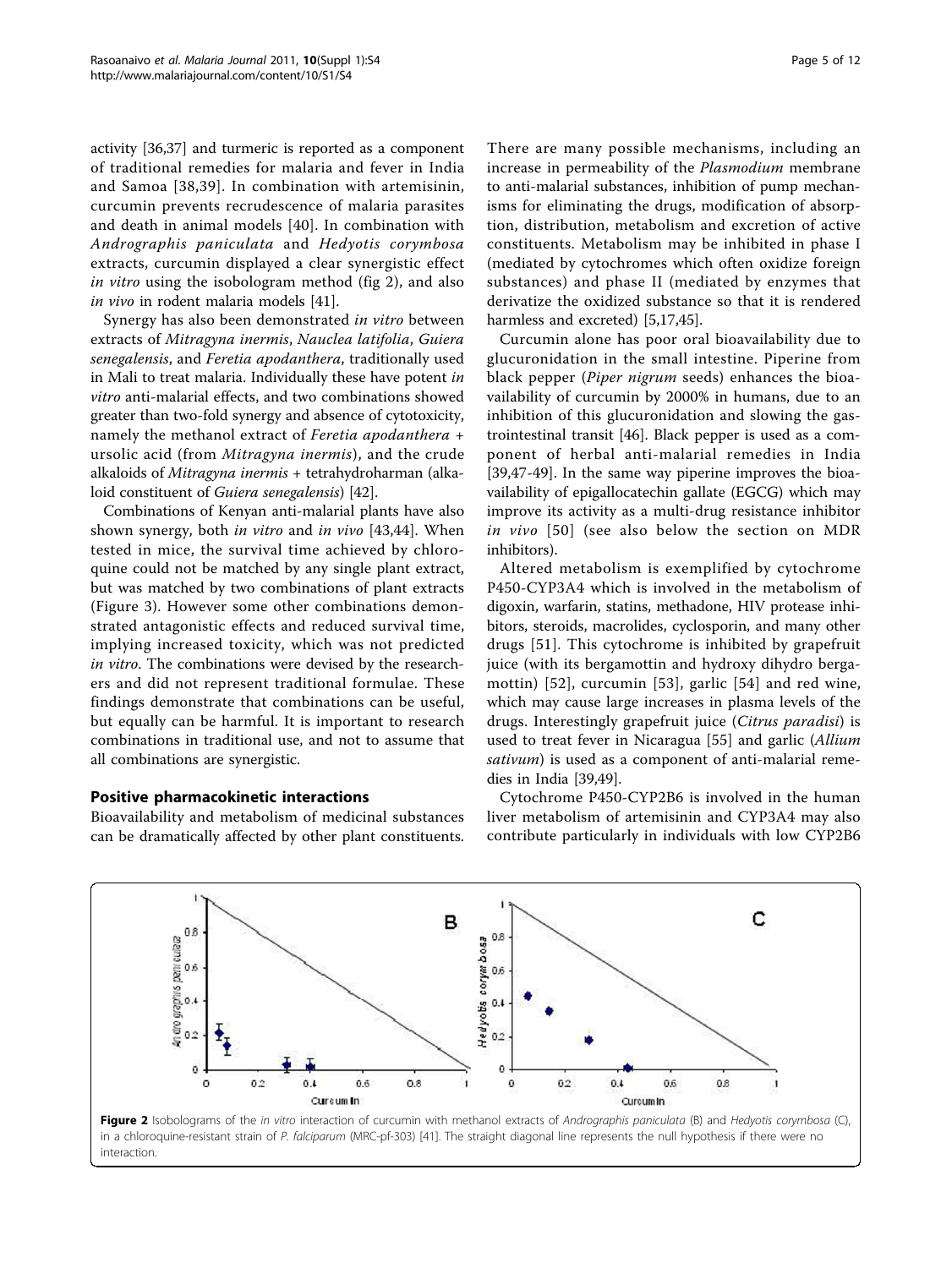<span id="page-5-0"></span>

expression [[56](#page-9-0)]. In addition, artemisinin appears to induce its own metabolism [[57](#page-9-0)]. Some of the many phenolic constituents of A. annua may also inhibit these enzymes and so enhance the action of artemisinin in vivo. An important problem with the use of artemisinin as monotherapy in the treatment of malaria is the high rate of recrudescence which appears to be related to the short half-life of this drug [[58\]](#page-9-0). Inhibition of metabolism of artemisinin leading to an increased halflife could theoretically result in a reduction of recrudescence. In healthy volunteers grapefruit juice doubles the oral bioavailability of artemether [[59](#page-9-0)], although this combination has never been tested in malaria. Curcumin inhibits both CYP2B6 and CYP3A4 [[53](#page-9-0)], which may partly explain the fact that, in combination with artemisinin, it completely prevents recrudescence of malaria parasites and death in animal models [\[40\]](#page-9-0).

The absorption of artemisinin may also be modified by other constituents of A. annua. In a pharmacokinetic study in healthy volunteers given a herbal tea prepared from the dried leaves of A. annua, artemisinin was absorbed rapidly and maximum plasma concentrations were reached 30 minutes after ingestion whereas other studies reported maximum levels more than two hours after the administration of artemisinin capsules [\[60\]](#page-9-0). These data suggest that artemisinin is more rapidly

absorbed from the herbal tea than from pure artemisinin capsules, although the dose of artemisinin was much less than that in the capsules (95 mg and 500 mg respectively); however, no difference was seen in the bioavailability of the two preparations. The extraction of artemisinin in herbal teas has been shown to be better than would be expected taking into account its poor aqueous solubility and this appears to be due to solubilizing effects of other constituents, which may also explain the faster absorption of artemisinin seen with the herbal tea.

## Complementary mechanisms of action

Investigations on anti-malarial plants concentrate mainly on killing the parasites but rarely consider other mechanisms. Many anti-malarial herbal remedies may exert their anti-infective effects not only by directly affecting the pathogen. At least part of their effect may be indirect, by stimulating natural and adaptive defense mechanisms of the host. The immune system of the host plays a major role in complete suppression or elimination of the pathogens [[61\]](#page-9-0). Extracts or single compounds that can stimulate innate and/or adaptive immunity may be able to contribute to prophylaxis and treatment not only for malaria, but also for diverse viral, bacterial, parasitic and fungal diseases [[62](#page-9-0),[63](#page-9-0)]. Unfortunately, little work has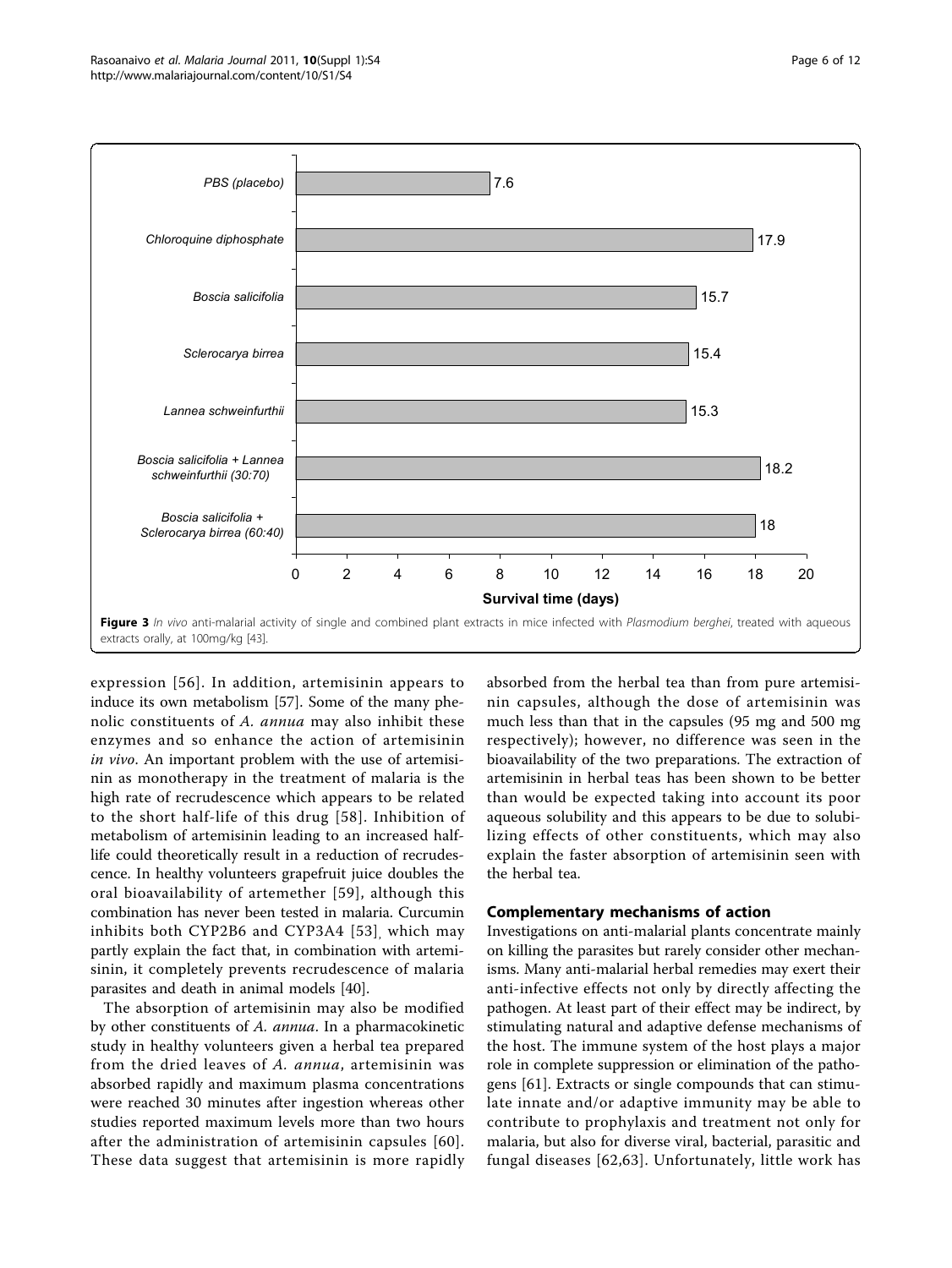been devoted to the use of these drugs for the prophylaxis and treatment of malaria. Picroliv, a standardized fraction isolated from the ethanol extract of the root and the rhizome of Picrorhiza kurroa (Scrophulariaceae) has been reported to activate the host immune system. Co-administration of Picroliv was found to enhance efficacy of chloroquine against experimental murine malaria [[64\]](#page-9-0). A traditional Chinese mixture known as Juzentaiho-to suppressed murine malaria by increasing the production of antibodies and interferon gamma [[65](#page-9-0)].

The pathology of cerebral malaria is generally considered to be primarily of immunological origin [[66\]](#page-9-0). Several compounds with known effects on the immune system were tested in a murine model of cerebral malaria [\[67\]](#page-9-0). Of the compounds tested, it was found that only curcumin and the synthetic Rho kinase inhibitor fasudil had significant effects on the progression of the disease. Although neither drug caused a reduction in parasitaemia, survival of the treated mice was significantly increased, and the development of cerebral malaria was either delayed or prevented. The authors concluded that an immunomodulator efficient in preventing cerebral malaria should be administered together with anti-plasmodial drugs, rather than singly, to prevent severe malaria disease [[114](#page-11-0)]. However there is clearly a great difference between murine and human malaria, and immunomodulatory effects have not yet been tested clinically.

## Multidrug resistance inhibitors

Multidrug resistance is a phenomenon which usually involves a protein molecule or "pump" that straddles the cell membrane and which captures from the cytosol, often by lipophilicity, a foreign substance such as the anti-malarial agent. Powered by ATP, the pump then undergoes a conformational change which throws the entering substance out of the cell. "P-glycoproteins"are one class of such pumps.

Some herbal anti-malarials such as A. annua have been used for several thousand years, but resistance does not seem to have appeared at a significant level. In contrast, most isolated and synthetic anti-malarials have suffered from the appearance of resistant strains of *Plas*modium. Resistance to isolated artemisinin in Plasmo-dium yoelii was detected at a very early stage [\[68](#page-9-0)] and the first signs of artemisinin resistance are appearing in Plasmodium falciparum from patients in Cambodia [[69](#page-9-0)].

It has been shown that a number of drugs such as verapamil and antidepressants can inhibit export of chloroquine from *P. falciparum* [\[70](#page-9-0)-[72\]](#page-10-0); they provide evidence of mechanisms that might occur with natural antimalarials or in mixed natural-non natural combinations. Two of the A. annua flavones, chrysosplenol-D and chrysosplenetin, have been shown to inhibit MDR in a

quite distinct microorganism, multi-drug resistant Staphylococcus aureus [[73\]](#page-10-0). Structurally, these flavones have as substituents 3 to 4 methoxyl groups, and 1 to 2 hydroxyls but other substitution patterns may confer activity. Bidens pilosa also contains a flavone (quercetin-3, 3'-dimethylether rhamnoglucoside, see figure [1](#page-3-0)) that contributes to the anti-malarial activity of the plant, otherwise largely ascribed to polyacetylenes [[74,75\]](#page-10-0). Bidens pilosa extract reverses resistance to chloroquine [[76\]](#page-10-0). Epigallocatechin-3-gallate (EGCG), the most abundant tannin in green tea, is reported to be an MDR inhibitor [[77\]](#page-10-0) and has anti-malarial activity which is additive when combined with artemisinin [[78\]](#page-10-0). Curcumin inhibits P-glycoprotein [[79](#page-10-0)] and potentiates the activity of several anticancer drugs [[80\]](#page-10-0); in this context it has been found to be safe in humans even at the high dose of 8g per day [[81](#page-10-0)].

Alkaloids are also involved in resistance reversal. Cinchonine is a P-glycoprotein inhibitor and a very potent MDR blocker and so to a lesser extent so is quinine itself [[82,83](#page-10-0)]. Cinchonine has favourable physicochemical properties for entry into the Plasmodium cell [[84](#page-10-0)], and it has low toxicity in mice and rats [[82\]](#page-10-0). Cinchonine has been used to good effect in combination with chemotherapy for patients with lymphoproliferative syndromes [[85\]](#page-10-0) and reverses resistance to quinine in vitro [\[23](#page-8-0)]. Since similar mechanisms are involved in malaria drug resistance [[72](#page-10-0),[86](#page-10-0)], cinchonine should be tested as a multidrug inhibitor to use in the treatment of malaria with any proven active drug, natural or synthetic, whose activity has declined due to resistance.

Interestingly some traditional healers have started using medicinal plants in combination with chloroquine to enhance its effect. Investigation of some such plants in Madagascar has shown that they reverse chloroquine resistance in vitro and in mouse models [[70\]](#page-9-0). These include bisbenzylisoquinoline alkaloids of Strychnopsis thouarsii and Spirospermum penduliflorum [[87\]](#page-10-0), alkaloids of Hernandia voyronii [[88\]](#page-10-0), and strychnobrasiline and malagashanine from Strychnos myrtoides [[89\]](#page-10-0). Three indole alkaloids, icajine, strychnobrasiline and isoreticuline from Strychnos icaja, S. myrtoides and S. variabilis, which have no intrinsic anti-malarial activity, have been shown to reverse chloroquine resistance in *in vitro* tests with P. falciparum [\[90](#page-10-0)].

Very few MDR inhibitors have been tested clinically. The concept was proven in the case of chlorpheniramine reversing chloroquine resistance, but because of differing pharmacokinetics, it needed to be given for seven days [[91](#page-10-0)]. More recently it has been shown that azithromycin and chloroquine act synergistically in the treatment of chloroquine-resistant falciparum malaria [[92](#page-10-0)]. Azithromycin also acts synergistically with arteether in the treatment of multidrug-resistant rodent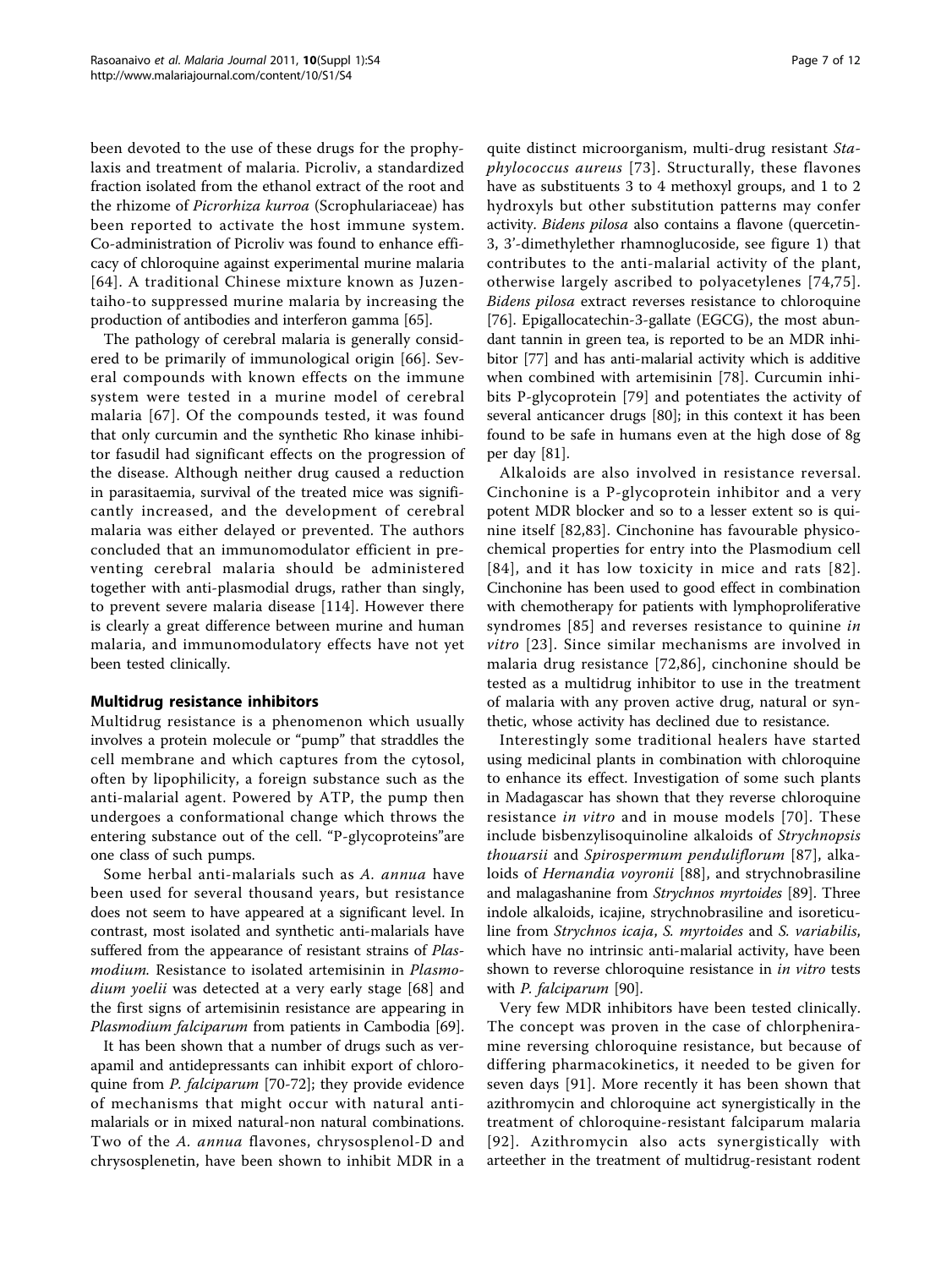malaria [[93](#page-10-0)]. A standardized extract of Strychnos myrtoides (containing strychnobrasiline and malagashanine) has been tested clinically in combination with chloroquine but was only given for three days, and this was not enough to reverse clinical resistance to chloroquine [[94\]](#page-10-0). Because of the short half-life of these natural products, a longer duration of treatment (at least seven days) is probably necessary to produce a clinical effect.

Compounds which inhibit multidrug resistance probably exist in many more plants than are currently recognized. These compounds often have little or no direct antimicrobial effect, so would be discarded in the conventional process of screening and bioguided fractionation. However, when combined with compounds which in isolation have only moderate antimicrobial activity, they may reveal a much higher level of activity [[13\]](#page-8-0). Although many plant extracts have been screened in vitro for anti-malarial activity, few have been tested for their ability to alter resistance mechanisms.

### Modulation of adverse effects

One of the main reasons given for isolating active compounds in the classical pharmaceutical development process is the elimination of potentially toxic but inactive compounds. Of course, it is important to assess the toxicity of whole plant extracts, but in many cases the whole extracts are not toxic. For example crude extracts of A. annua and Argemone mexicana are very safe at therapeutic doses.

The assumption that active compounds are non-toxic, and that inactive compounds are toxic, is often incorrect. Since the active compounds show toxicity to the microorganism they are probably more likely to be toxic to other organisms. For example in the case of Cinchona bark, quinine is as toxic as the other major alkaloids [[95\]](#page-10-0). In humans, the average fatal dose of quinine for an adult is 8g, although deaths have been reported from as little as 6g in an adult and 3g in a child, which is only 3.3x the treatment dose (600mg three times daily in an adult). The fatal dose of quinidine may be as little as 250mg in cases of hypersensitivity, but is usually much greater [[96](#page-10-0)]. As each alkaloid has a slightly different side-effect profile, and a combination permits a lower dose of each, paradoxically the combination may be less toxic than the equivalent effective dose of a single compound. A standardized mixture of cinchona alkaloids has been developed and marketed as "Quinimax". It contains 71.4% quinine, with 18.6% quinidine and 5% cinchonine and is as effective as quinine in the treatment of malaria. Quinimax produces less cinchonism than quinine alone [[9\]](#page-8-0) and less prolongation of the QTc interval (on electrocardiography) than quinidine [\[8](#page-8-0)].

Another classic example is the development of febrifugine from the traditional Chinese remedy Changshan (containing Dichroa febrifuga). The pharmaceutical development process led to the isolation of the highly active anti-malarial compound febrifugine, which was impossible to use in clinical practice because of its intense emetic effect [[97](#page-10-0)], and also its liver toxicity [[98](#page-10-0)[,115](#page-11-0)]. The traditional formulation [\[97](#page-10-0)] included several hepatoprotective plants such as Glycyrrhiza glabra [[99\]](#page-10-0), Ziziphus jujube [\[100](#page-10-0)] and Zingiber officinale [\[101](#page-10-0)]. Evidence from laboratory studies suggests that these plant extracts may have attenuated any hepatotoxicity from febrifugine, although this remains to be tested clinically. Zingiber officinale is also reputed as an antiemetic, and the traditional formulation was anecdotally much better tolerated than febrifugine [\[97\]](#page-10-0). There is good clinical evidence for the anti-emetic effect of ginger especially in pregnant women [\[102](#page-10-0)], although it has not specifically been tested for its anti-emetic effect in the context of malaria. Nausea and vomiting are also common symptoms of malaria, which may explain the widespread use of ginger as one component of traditional remedies for malaria in Nicaragua [[55](#page-9-0)], India [[39,](#page-9-0)[103](#page-10-0)], Sri Lanka [\[104\]](#page-10-0) and Zambia [[105](#page-10-0)].

### Discussion and conclusions

One definition of what counts as significant synergy is at least a two-fold increase in activity ( $\Sigma FIC < 0.5$ ) [\[106](#page-10-0)]. In the context of a herbal medicine, however, lower levels of synergy are still useful as they contribute to the overall effect. Although in theory it would be easy with high-throughput screening to test millions of combinations for potential anti-malarial synergy in vitro, this would miss any mechanisms which were dependent on metabolism (both pharmacodynamic synergy of metabolites, and pharmacokinetic synergy). For example dried Quassia amara leaf tea is much more active in vivo than in vitro [\[107](#page-10-0)].

Several anti-malarial phytomedicines are government approved and produced in standard dosages in different countries [[108\]](#page-10-0). Two of these are combinations of plants, "Ayush-64" [[109](#page-10-0)] and "Malarial-5" [[110\]](#page-10-0). However these combinations were not designed on the basis of any evidence of synergy [\[109,110](#page-10-0)]. Other phytomedicines contain only a single plant which may contain several ingredients acting in synergy.

Although A. annua infusion is currently promoted as a single-plant remedy [\[14\]](#page-8-0), it was not used alone in traditional Chinese medicine. Further work to elucidate the mechanisms involved in the interactions discussed above would be worthwhile and this may lead to the development of combinations of artemisinin with other natural molecules as anti-malarial agents, and of A. annua with other herbs.

There are several indications that curcumin may be a useful combination agent: it has some direct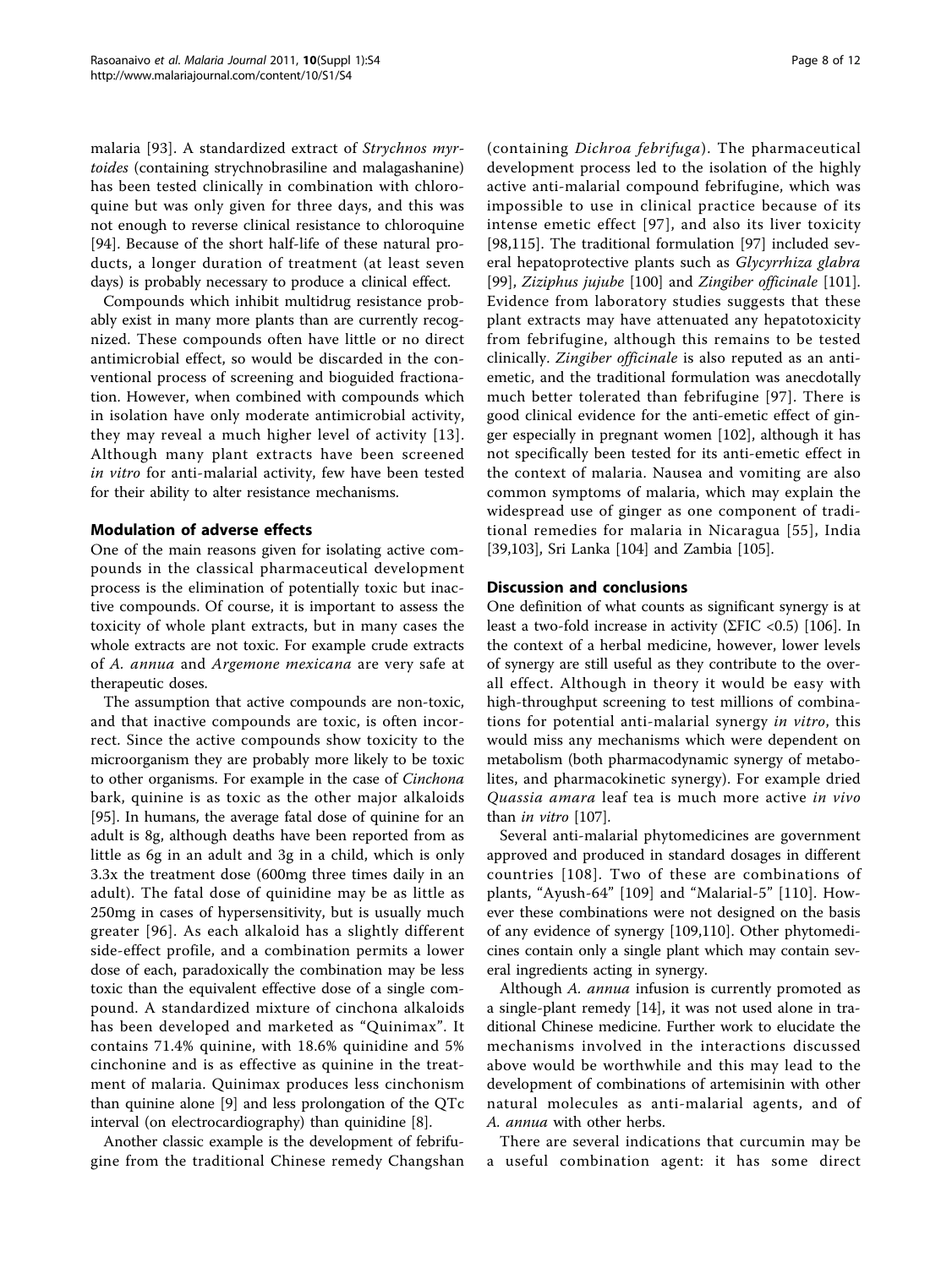<span id="page-8-0"></span>anti-plasmodial activity, additive to that of artemisinin in vitro and in vivo and synergistic with some other anti-malarial plants; it inhibits cytochrome P450 enzymes and so may prolong the plasma half-life of anti-malarial drugs; it inhibits multidrug resistance; and in animal models it seems to have immunomodulatory effects, preventing the development of cerebral malaria. Furthermore it is well tolerated even in very high doses. Turmeric and black pepper are both widely available and easily cultivated, more often as food spices than as medicines. Therefore, combinations including these would be good candidates to take forward into clinical trials. Ginger would also be a useful adjunct for its antiemetic effect.

Cinchonine (or its source, Cinchona bark) is also a promising candidate for clinical trials, as it offers several mechanisms of action. As well as direct anti-malarial activity, cinchonine is a resistance reverser and probably has fewer side-effects than quinine. Whole Cinchona bark extracts were shown to be clinically safe and effective for the treatment of uncomplicated falciparum and vivax malaria in extensive clinical trials in the 1930s [[111](#page-11-0)-[113](#page-11-0)]. Although a combination of cinchonine with quinine has been shown to be safe and effective in clinical trials [8,9], it has never been assessed for the clinical treatment of drug-resistant malaria.

More research is needed on all of these individually and collectively [10]. There has been virtually no clinical research on potentially useful pharmacokinetic synergy or immunomodulation. Much more clinical research is needed on pharmacodynamic synergy, resistance reversal and attenuation of side-effects. This could include clinical trials of combinations of pure compounds (such as artemisinin + curcumin + piperine) and of combinations of herbal remedies (such as Artemisia annua leaves + Curcuma longa root + Piper nigum seeds). The former may enhance the activity of existing pharmaceutical preparations, and the latter may improve the effectiveness of existing herbal remedies for use in remote areas where modern drugs are unavailable.

#### Acknowledgements

The authors would like to thank Dr Tim Wells of MMV and Prof Hagai Ginsburg for very helpful comments on this paper. This article has been funded by the Department of Primary Health Care, University of Oxford. This article has been published as part of Malaria Journal Volume 10 Supplement 1, 2011: Natural products for the control of malaria. The full contents of the supplement are available online at [http://www.malariajournal.com/supplements/10/S1.](http://www.malariajournal.com/supplements/10/S1)

#### Author details

<sup>1</sup>IMRA, Madagascar. <sup>2</sup>University of Bradford, UK. <sup>3</sup>RITAM, Oxford, UK. <sup>4</sup>Dept of Primary Health Care, University of Oxford, UK. <sup>5</sup>Fiocruz, Brazil.

#### Published: 15 March 2011

#### References

- 1. Willcox M, Burford G, Bodeker G: An overview of ethnobotanical studies on plants used for the treatment of malaria. In Traditional Medicinal Plants and Malaria. Boca Raton: CRC Press;Willcox M, Bodeker G, Rasoanaivo P 2004:187-197.
- 2. Batista R, Silva AdJ Jr., de Oliveira AB: [Plant-derived antimalarial agents:](http://www.ncbi.nlm.nih.gov/pubmed/19701144?dopt=Abstract) [new leads and efficient phytomedicines. Part II. Non-alkaloidal natural](http://www.ncbi.nlm.nih.gov/pubmed/19701144?dopt=Abstract) [products.](http://www.ncbi.nlm.nih.gov/pubmed/19701144?dopt=Abstract) Molecules 2009, 14:3037-3072.
- 3. Kaur K, Jain M, Kaur T, Jain R: [Antimalarials from nature.](http://www.ncbi.nlm.nih.gov/pubmed/19299148?dopt=Abstract) Bioorganic & Medicinal Chemistry 2009, 17:3229-3256.
- 4. Oliveira AB, Dolabela MF, Braga FC, Jacome RLRP, Varotti FP, Povoa MM: [Plant-derived antimalarial agents: new leads and efficient](http://www.ncbi.nlm.nih.gov/pubmed/19893898?dopt=Abstract) [phythomedicines. Part I. Alkaloids.](http://www.ncbi.nlm.nih.gov/pubmed/19893898?dopt=Abstract) Anais da Academia Brasileira de Ciencias 2009, 81:715-740.
- 5. Gilbert B, Alves LF: [Synergy in plant medicines.](http://www.ncbi.nlm.nih.gov/pubmed/12570718?dopt=Abstract) Curr Med Chem 2003, 10:13-20.
- 6. Duke JA, Bogenschutz-Godwin MJ: The synergy principle at work in plants, pathogens, insects, herbivores and humans. In Natural Products from Plants. Boca Raton: CRC Press;Kaufmann PB, Cseke LJ, Warbler S, Duke JA, Brielmann HL 1999:183-205.
- 7. Fivelman QL, Adagu IS, Warhurst DC: [Modified fixed-ratio isobologram](http://www.ncbi.nlm.nih.gov/pubmed/15504827?dopt=Abstract) [method for studying in vitro interactions between atovaquone and](http://www.ncbi.nlm.nih.gov/pubmed/15504827?dopt=Abstract) [proguanil or dihydroartemisinin against drug-resistant strains of](http://www.ncbi.nlm.nih.gov/pubmed/15504827?dopt=Abstract) [Plasmodium falciparum.](http://www.ncbi.nlm.nih.gov/pubmed/15504827?dopt=Abstract) Antimicrob Agents Chemother 2004, 48:4097-4102.
- 8. Sowunmi A, Salako LA, Laove OJ, Aderounmu AF: [Combination of quinine,](http://www.ncbi.nlm.nih.gov/pubmed/2278056?dopt=Abstract) [quinidine and cinchonine for the treatment of acute falciparum malaria:](http://www.ncbi.nlm.nih.gov/pubmed/2278056?dopt=Abstract) [correlation with the susceptibility of Plasmodium falciparum to the](http://www.ncbi.nlm.nih.gov/pubmed/2278056?dopt=Abstract) [cinchona alkaloids in vitro.](http://www.ncbi.nlm.nih.gov/pubmed/2278056?dopt=Abstract) Trans R Soc Trop Med Hyg 1990, 84:626-629.
- 9. Bunnag D, Harinasuta T, Looareesuwan S, Chittamas S, Pannavut W, Berthe J, Mondesir JM: [A combination of quinine, quinidine and](http://www.ncbi.nlm.nih.gov/pubmed/2690417?dopt=Abstract) [cinchonine \(LA 40221\) in the treatment of chloroquine resistant](http://www.ncbi.nlm.nih.gov/pubmed/2690417?dopt=Abstract) [falciparum malaria in Thailand: two double-blind trials.](http://www.ncbi.nlm.nih.gov/pubmed/2690417?dopt=Abstract) Trans R Soc Trop Med Hyg 1989, 83:66.
- 10. Wagner H, Ulrich-Merzenich G: [Synergy research: approaching a new](http://www.ncbi.nlm.nih.gov/pubmed/19211237?dopt=Abstract) [generation of phytopharmaceuticals.](http://www.ncbi.nlm.nih.gov/pubmed/19211237?dopt=Abstract) Phytomedicine 2009, 16:97-110.
- 11. Hirt H, M'Pia B: Natural Medicine in the Tropics I: Foundation Text. Winnenden: Anamed; 2008.
- 12. Harborne JB: Introduction to Ecological Biochemistry. London: Academic Press Ltd; 1988.
- 13. Tegos G, Stermitz FR, Lomovskaya O, Lewis K: [Multidrug pump inhibitors](http://www.ncbi.nlm.nih.gov/pubmed/12234835?dopt=Abstract) [uncover remarkable activity of plant antimicrobials.](http://www.ncbi.nlm.nih.gov/pubmed/12234835?dopt=Abstract) Antimicrob Agents Chemother 2002, 46:3133-3141.
- 14. Willcox M: Artemisia Species: From Traditional Medicines to Modern Antimalarials-and Back Again. Journal of Alternative & Complementary Medicine 2009, 15:101-109.
- 15. Wright CW, Linley PA, Brun R, Wittlin S, Hsu E: [Ancient Chinese methods](http://www.ncbi.nlm.nih.gov/pubmed/20335947?dopt=Abstract) [are remarkably effective for the preparation of artemisinin-rich extracts](http://www.ncbi.nlm.nih.gov/pubmed/20335947?dopt=Abstract) of [Qing Hao with potent antimalarial activity.](http://www.ncbi.nlm.nih.gov/pubmed/20335947?dopt=Abstract) Molecules 2010, 15:804-812.
- 16. Wan YD, Zang YD, Wang JS: Studies on the antimalarial action of gelatin capsule of Artemisia annua. Zongguo ji sheng chong xue yu ji sheng chong bing za shi (Chinese Journal of Parasitology and Parasitic Diseases) 1992, 10:290-294.
- 17. Williamson EM: [Synergy and other interactions in phytomedicines.](http://www.ncbi.nlm.nih.gov/pubmed/11695885?dopt=Abstract) Phytomedicine 2001, 8:401-409.
- 18. Houghton PJ: Synergy and polyvalence: paradigms to explain the activity of herbal products. In Evaluation of Herbal Medicinal Products. London: Pharmaceutical Press;Houghton PJ, Mukherjee PK 2009:85-94.
- 19. Srivastava IK, Vaidya AB: [A mechanism for the synergistic antimalarial](http://www.ncbi.nlm.nih.gov/pubmed/10348748?dopt=Abstract) [action of atovaquone and proguanil.](http://www.ncbi.nlm.nih.gov/pubmed/10348748?dopt=Abstract) Antimicrob Agents Chemother 1999, 43:1334-1339.
- 20. OUA: Pharmacopée Africaine. Lagos: Organisation de l'Unité Africaine: 1985.
- 21. Karle JM, Bhattacharjee AK: [Stereoelectronic features of the cinchona](http://www.ncbi.nlm.nih.gov/pubmed/10530923?dopt=Abstract) [alkaloids determine their differential antimalarial activity.](http://www.ncbi.nlm.nih.gov/pubmed/10530923?dopt=Abstract) Bioorg Med Chem 1999, 7:1769-1774.
- 22. Hodge WH: Wartime Cinchona Procurement in Latin America. Economic Botany 1948, 2:229-257.
- 23. Druilhe P, Brandicourt O, Chongsuphajaisiddhi T, Berthe J: [Activity of a](http://www.ncbi.nlm.nih.gov/pubmed/3284455?dopt=Abstract) [combination of three cinchona bark alkaloids against Plasmodium](http://www.ncbi.nlm.nih.gov/pubmed/3284455?dopt=Abstract) [falciparum in vitro.](http://www.ncbi.nlm.nih.gov/pubmed/3284455?dopt=Abstract) Antimicrob Agents Chemother 1988, 32:250-254.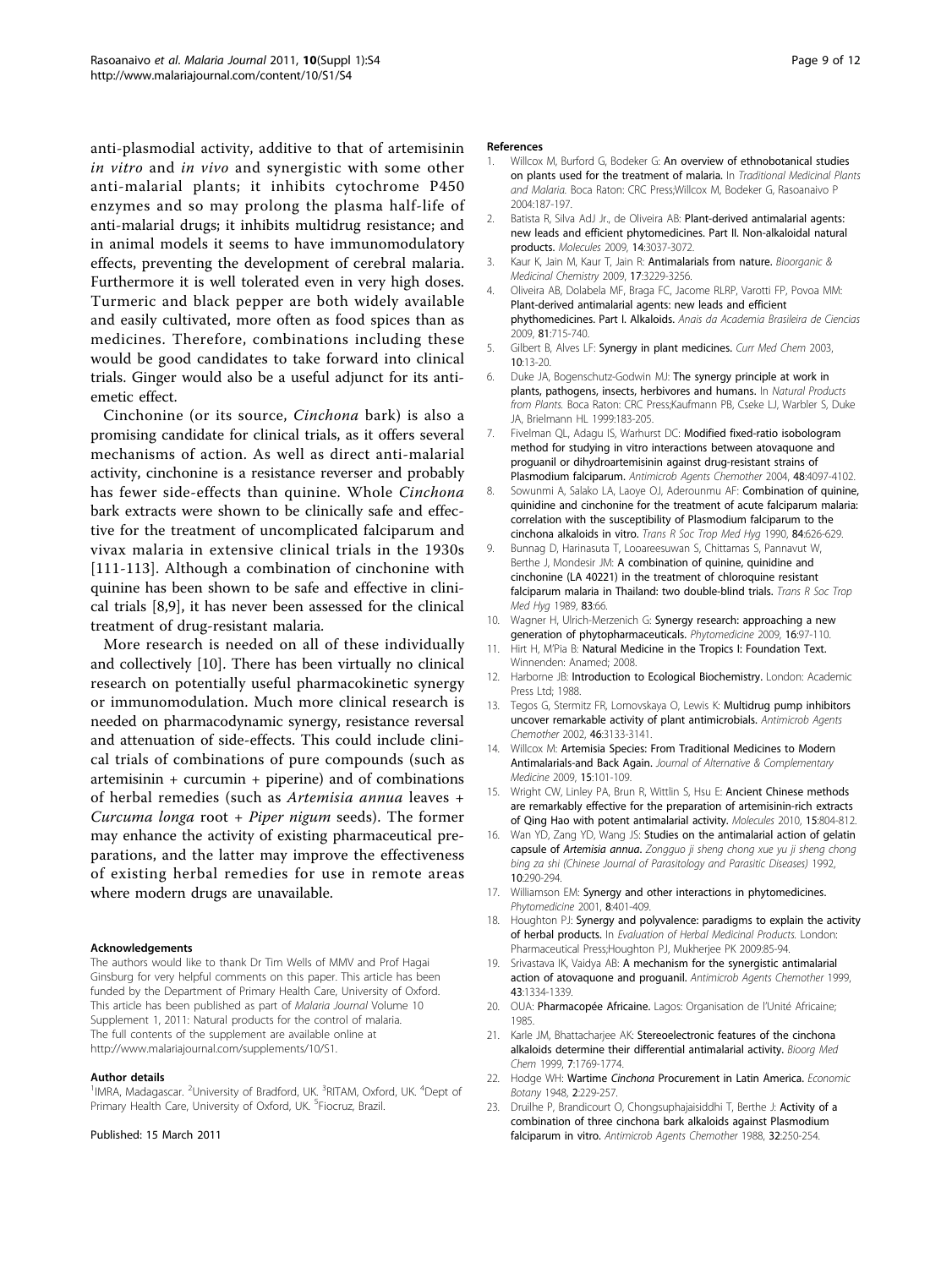- <span id="page-9-0"></span>24. Jansen FH: [The herbal tea approach for artemisinin as a therapy for](http://www.ncbi.nlm.nih.gov/pubmed/16274712?dopt=Abstract) [malaria?](http://www.ncbi.nlm.nih.gov/pubmed/16274712?dopt=Abstract) Trans R Soc Trop Med Hyg 2006, 100:285-286.
- 25. De Ridder S, Van der Kooy F, Verpoorte R: [Artemisia annua](http://www.ncbi.nlm.nih.gov/pubmed/18977424?dopt=Abstract) as a self-reliant [treatment for malaria in developing countries.](http://www.ncbi.nlm.nih.gov/pubmed/18977424?dopt=Abstract) Journal of Ethnopharmacology 2008, 120:302-314.
- 26. Willcox ML, Falquet J, Ferreira JFS, Gilbert B, Hsu E, Magalhães PM, Plaizier-Vercammen J, Sharma VP, Wright CW, Yaode W: Letter To The Editor: Artemisia annua as a herbal tea for malaria. African Journal of Traditional, Complementary and Alternative Medicines 2007, 4:121-123.
- 27. Liu K-S, Yang S-L, Roberts M, Elford B, Phillipson J: Antimalarial activity of Artemisia annua flavonoids from whole plants and cell cultures. Plant Cell Reports 1992, 11:637-640.
- 28. Elford BC, Roberts MF, Phillipson JD, Wilson RJ: [Potentiation of the](http://www.ncbi.nlm.nih.gov/pubmed/3318019?dopt=Abstract) [antimalarial activity of qinghaosu by methoxylated flavones.](http://www.ncbi.nlm.nih.gov/pubmed/3318019?dopt=Abstract) Trans R Soc Trop Med Hyg 1987, 81:434-436.
- 29. Liu KC-S, Yang S-L, Roberts MF, Elford BC, Phillipson JD: The contribution of flavonoids to the antimalarial activity of Artemisia annua. Planta Medica 1989, 55:654-655.
- 30. Burda S, Oleszek W: [Antioxidant and antiradical activities of flavonoids.](http://www.ncbi.nlm.nih.gov/pubmed/11409965?dopt=Abstract) J Agric Food Chem 2001, 49:2774-2779.
- 31. Wright CW, Warhurst DC: Mode of action of artemisinin. In Artemisia. Volume 18. London: Taylor and Francis;Wright CW 2002, [Hardmann R (Series Editor): Medinal and Aromatic Plants - Industrial Profiles].
- 32. Pietta P-G: [Flavonoids as antioxidants.](http://www.ncbi.nlm.nih.gov/pubmed/10924197?dopt=Abstract) Journal of Natural Products 2000, 63:1035-1042.
- 33. Dugas AJ, Castaneda-Acosta J, Bonin GC, Price KL, Fischer NH, Winston GW: [Evaluation of the total peroxyl radical-scavenging capacity of flavonoids:](http://www.ncbi.nlm.nih.gov/pubmed/10757712?dopt=Abstract) [structure-activity relationships.](http://www.ncbi.nlm.nih.gov/pubmed/10757712?dopt=Abstract) Journal of Natural Products 2000, 63:327-331.
- 34. Hadju Z, Hohmann J, Forgo P, Martinek T, Dervarics M, Zupko I, Falkay G, Cossuta D, Mathe I: [Diterpenoids and flavonoids from the fruits of](http://www.ncbi.nlm.nih.gov/pubmed/17262892?dopt=Abstract) Vitex agnus-castus [and antioxidant activity of the fruit extracts and their](http://www.ncbi.nlm.nih.gov/pubmed/17262892?dopt=Abstract) [constituents.](http://www.ncbi.nlm.nih.gov/pubmed/17262892?dopt=Abstract) Phytotherapy Research 2007, 21:391-394.
- 35. Ferreira JFS, Luthria DL, Sasaki T, Hyerick A: [Flavonoids from](http://www.ncbi.nlm.nih.gov/pubmed/20657468?dopt=Abstract) Artemisia annua [L. as antioxidants and their potential synergism with artemisinin](http://www.ncbi.nlm.nih.gov/pubmed/20657468?dopt=Abstract) [against malaria and cancer.](http://www.ncbi.nlm.nih.gov/pubmed/20657468?dopt=Abstract) Molecules 2010, 15:3135-3170.
- 36. Reddy RC, Vatsala PG, Keshamouni VG, Padmanaban G, Rangarajan PN: [Curcumin for malaria therapy.](http://www.ncbi.nlm.nih.gov/pubmed/15582601?dopt=Abstract) Biochem Biophys Res Commun 2005, 326:472-474.
- 37. Cui L, Miao J: [Cytotoxic effect of curcumin on malaria parasite](http://www.ncbi.nlm.nih.gov/pubmed/17145789?dopt=Abstract) [Plasmodium falciparum: inhibition of histone acetylation and generation](http://www.ncbi.nlm.nih.gov/pubmed/17145789?dopt=Abstract) [of reactive oxygen species.](http://www.ncbi.nlm.nih.gov/pubmed/17145789?dopt=Abstract) Antimicrob Agents Chemother 2007, 51:488-494.
- 38. Uhe G: Medicinal Plants of Samoa. Economic Botany 1974, 28:1-30.
- 39. Shankar D, Venugopal S: Understanding of Malaria in Ayurveda and Strategies for Local Production of Herbal Anti-malarials. First International Meeting of the Research Initiative on Traditional Antimalarials Moshi, Tanzania 1999.
- 40. Nandakumar DN, Nagaraj VA, Vathsala PG, Rangarajan P, Padmanaban G: [Curcumin-artemisinin combination therapy for malaria.](http://www.ncbi.nlm.nih.gov/pubmed/16641461?dopt=Abstract) Antimicrob Agents Chemother 2006, 50:1859-1860.
- 41. Mishra K, Dash AP, Swain BK, Dey N: [Anti-malarial activities of](http://www.ncbi.nlm.nih.gov/pubmed/19216765?dopt=Abstract) [Andrographis paniculata and Hedyotis corymbosa extracts and their](http://www.ncbi.nlm.nih.gov/pubmed/19216765?dopt=Abstract) [combination with curcumin.](http://www.ncbi.nlm.nih.gov/pubmed/19216765?dopt=Abstract) Malaria Journal 2009, 8:26.
- 42. Azas N, Laurencin N, Delmas F, Di Giorgio C, Gasquet M, Laget M, Timon-David P: [Synergistic in vitro antimalarial activity of plant extracts used as](http://www.ncbi.nlm.nih.gov/pubmed/11936507?dopt=Abstract) [traditional herbal remedies in Mali.](http://www.ncbi.nlm.nih.gov/pubmed/11936507?dopt=Abstract) Parasitol Res 2002, 88:165-171.
- 43. Gathirwa JW, Rukunga GM, Njagi EN, Omar SA, Mwitari PG, Guantai AN, Tolo FM, Kimani CW, Muthaura CN, Kirira PG, et al: [The in vitro anti](http://www.ncbi.nlm.nih.gov/pubmed/18065175?dopt=Abstract)[plasmodial and in vivo anti-malarial efficacy of combinations of some](http://www.ncbi.nlm.nih.gov/pubmed/18065175?dopt=Abstract) [medicinal plants used traditionally for treatment of malaria by the Meru](http://www.ncbi.nlm.nih.gov/pubmed/18065175?dopt=Abstract) [community in Kenya.](http://www.ncbi.nlm.nih.gov/pubmed/18065175?dopt=Abstract) J Ethnopharmacol 2008, 115:223-231.
- 44. Gathirwa J, Rukunga G, Njagi E, Omar S, Guantai A, Muthaura C, Mwitari P, Kimani C, Kirira P, Tolo F, et al: In vitro anti-plasmodial and in vivo antimalarial activity of some plants traditionally used for the treatment of malaria by the Meru community in Kenya. Journal of Natural Medicines 2007, 61:261-268.
- 45. Spinella M: [The importance of pharmacological synergy in psychoactive](http://www.ncbi.nlm.nih.gov/pubmed/11991792?dopt=Abstract) [herbal medicines.](http://www.ncbi.nlm.nih.gov/pubmed/11991792?dopt=Abstract) Altern Med Rev 2002, 7:130-137.
- 46. Shoba G, Joy D, Joseph T, Majeed M, Rajendran R, Srinivas PS: [Influence of](http://www.ncbi.nlm.nih.gov/pubmed/9619120?dopt=Abstract) [piperine on the pharmacokinetics of curcumin in animals and human](http://www.ncbi.nlm.nih.gov/pubmed/9619120?dopt=Abstract) [volunteers.](http://www.ncbi.nlm.nih.gov/pubmed/9619120?dopt=Abstract) Planta Med 1998, 64:353-356.
- 47. Anis M, Igbal M: Antipyretic activity of some Indian plants used in traditional medicine. Fitoterapia 1986, 57:52-54.
- 48. Vedavathy S, Rao DN: Herbal Folk Medicine of Tirumala and Tirupati Region of Chittor District, Andhra Pradesh. Fitoterapia 1995, 66:167-171.
- 49. Aminuddin RDG, Subhan Khan A: Treatment of malaria through herbal drugs from Orissa, India. Fitoterapia 1993, 64:545-548.
- 50. Lambert JD, Hong J, Kim DH, Mishin VM, Yang CS: [Piperine enhances the](http://www.ncbi.nlm.nih.gov/pubmed/15284381?dopt=Abstract) bioavailability [of the tea polyphenol \(-\)-epigallocatechin-3-gallate in](http://www.ncbi.nlm.nih.gov/pubmed/15284381?dopt=Abstract) [mice.](http://www.ncbi.nlm.nih.gov/pubmed/15284381?dopt=Abstract) J Nutr 2004, 134:1948-1952.
- 51. Drug Interactions: Cytochrome P450 Drug Interaction Table. [[http://medicine.iupui.edu/clinpharm/ddis/table.asp\]](http://medicine.iupui.edu/clinpharm/ddis/table.asp).
- 52. Kane GC, Lipsky JJ: [Drug-grapefruit juice interactions.](http://www.ncbi.nlm.nih.gov/pubmed/10994829?dopt=Abstract) Mayo Clinic Proceedings 2000, 75:933-942.
- 53. Appiah-Opong R, Commandeur JNM, van Vugt-Lussenburg B, Vermeulen NPE: [Inhibition of human recombinant cytochrome P450s by](http://www.ncbi.nlm.nih.gov/pubmed/17433521?dopt=Abstract) [curcumin and curcumin decomposition products.](http://www.ncbi.nlm.nih.gov/pubmed/17433521?dopt=Abstract) Toxicology 2007, 235:83-91.
- 54. Foster BC, Foster MS, Vandenhoek S, Krantis A, Budzinski JW, Arnason JT, Gallicano KD, Choudri S: [An in vitro evaluation of human cytochrome](http://www.ncbi.nlm.nih.gov/pubmed/11466175?dopt=Abstract) [P450 3A4 and P-glycoprotein inhibition by garlic.](http://www.ncbi.nlm.nih.gov/pubmed/11466175?dopt=Abstract) J Pharm Pharm Sci 2001, 4:176-184.
- 55. Coe FG, Anderson GJ: Ethnobotany of the Garífuna of Eastern Nicaragua. Economic Botany 1996, 50:71-107.
- 56. Svensson USH, Ashton M: [Identification of the human cytochrome P450](http://www.ncbi.nlm.nih.gov/pubmed/10583023?dopt=Abstract) enzymes involved in the in vitro [metabolism of artemisinin.](http://www.ncbi.nlm.nih.gov/pubmed/10583023?dopt=Abstract) British Journal of Clinical Pharmacology 1999, 48:528-535.
- 57. Gupta S, Svensson USH, Ashton M: In vitro [evidence for auto-induction of](http://www.ncbi.nlm.nih.gov/pubmed/11695717?dopt=Abstract) [artemisinin metabolism in the rat.](http://www.ncbi.nlm.nih.gov/pubmed/11695717?dopt=Abstract) European Journal of Drug Metabolism and Pharmacokinetics 2001, 26:173-176.
- 58. White NJ: [Why is it that antimalarial drug treatments do not always](http://www.ncbi.nlm.nih.gov/pubmed/9683896?dopt=Abstract) [work?](http://www.ncbi.nlm.nih.gov/pubmed/9683896?dopt=Abstract) Annals of Tropical Medicine and Parasitology 1998, 92:449-458.
- 59. van Agtmael MA, Gupta V, van der Wösten TH, Rutten JPB, van Boxtel CJ: [Grapefruit juice increases the bioavailability of artemether.](http://www.ncbi.nlm.nih.gov/pubmed/10456492?dopt=Abstract) European Journal of Clinical Pharmacology 1999, 55:405-410.
- 60. Rath K, Taxis K, Walz G, Gleiter CH, Li SM, Heide L: [Pharmacokinetic study](http://www.ncbi.nlm.nih.gov/pubmed/14993622?dopt=Abstract) [of artemisinin after oral intake of a traditional preparation of Artemisia](http://www.ncbi.nlm.nih.gov/pubmed/14993622?dopt=Abstract) [annua L. \(annual wormwood\).](http://www.ncbi.nlm.nih.gov/pubmed/14993622?dopt=Abstract) Am J Trop Med Hyg 2004, 70:128-132.
- 61. Stevenson MM, Riley EM: Innate immunity to malaria. Nature Rev Immunol 2004, 4:169-180.
- 62. Masihi KN: [Immunomodulatory agents for prophylaxis and therapy of](http://www.ncbi.nlm.nih.gov/pubmed/10773486?dopt=Abstract) [infections.](http://www.ncbi.nlm.nih.gov/pubmed/10773486?dopt=Abstract) Int J Antimicrob Agents 2000, 14:181-191.
- 63. Muniz-Junqueira MI: [Immunomodulatory therapy associated to anti](http://www.ncbi.nlm.nih.gov/pubmed/18690855?dopt=Abstract)[parasite drugs as a way to prevent severe forms of malaria.](http://www.ncbi.nlm.nih.gov/pubmed/18690855?dopt=Abstract) Curr Clin Pharmacol 2007, 2:59-73.
- 64. Dwivedi V, Khan A, Vasco A, Fatima N, Soni VK, Dangi A, Misra-Bhattacharya S, Owais M: Immunomodulator [effect of picroliv and its](http://www.ncbi.nlm.nih.gov/pubmed/18551251?dopt=Abstract) [potential in treatment against resistant Plasmodium yoelii \(MDR\)](http://www.ncbi.nlm.nih.gov/pubmed/18551251?dopt=Abstract) [infection in mice.](http://www.ncbi.nlm.nih.gov/pubmed/18551251?dopt=Abstract) Pharm Res 2008, 25:2312-2319.
- 65. Yamaura H, Kobayashi F, Komatsu Y, Tsuji M, Sato H, Shirota F, Shirasaka R, Waki S: A Traditional Oriental Herbal Medicine, Juzen-taiho-to has Suppressive Effect on Non-lethal Rodent Malaria by Means of Stimulation of Host Immunity. Japanese Journal of Parasitology 1996, 45:6-11.
- 66. Hunt NH, Golenser J, Chan-Ling T, Parekh S, Rae C, Potter S, Medana IM, Miu J, Ball HJ: [Immunopathogenesis of cerebral malaria.](http://www.ncbi.nlm.nih.gov/pubmed/16678181?dopt=Abstract) International Journal for Parasitology 2006, 36:569-582.
- Waknine-Grinberg JH, McQuillan JA, Hunt N, Ginsburg H, Golenser J: [Modulation of cerebral malaria by fasudil and other immune-modifying](http://www.ncbi.nlm.nih.gov/pubmed/20093114?dopt=Abstract) [compounds.](http://www.ncbi.nlm.nih.gov/pubmed/20093114?dopt=Abstract) Experimental Parasitology 2010, 125:141-146.
- 68. Chawira AN, Warhurst DC, Peters W: Qinghaosu resistance in rodent malaria. Transactions of the Royal Society of Tropical Medicine & Hygiene 1986, 80:477-480.
- 69. Dondorp AM, Yeung S, White L, Nguon C, Day NPJ, Socheat D, von Seidlein L: [Artemisinin resistance: current status and scenarios for](http://www.ncbi.nlm.nih.gov/pubmed/20208550?dopt=Abstract) [containment.](http://www.ncbi.nlm.nih.gov/pubmed/20208550?dopt=Abstract) Nature Reviews Microbiology 2010, 8:272-280.
- 70. Rasoanaivo P, Ratsimamanga-Urverg S, Frappier F: Reversing agents in the treatment of drug-resistant malaria. Curr Med Chem 1996, 3:1-10.
- 71. Bhattacharjee AK, Kyle DE, Vennerstrom JL: [Structural analysis of](http://www.ncbi.nlm.nih.gov/pubmed/11502547?dopt=Abstract) [chloroquine resistance reversal by imipramine analogs.](http://www.ncbi.nlm.nih.gov/pubmed/11502547?dopt=Abstract) Antimicrob Agents Chemother 2001, 45:2655-2657.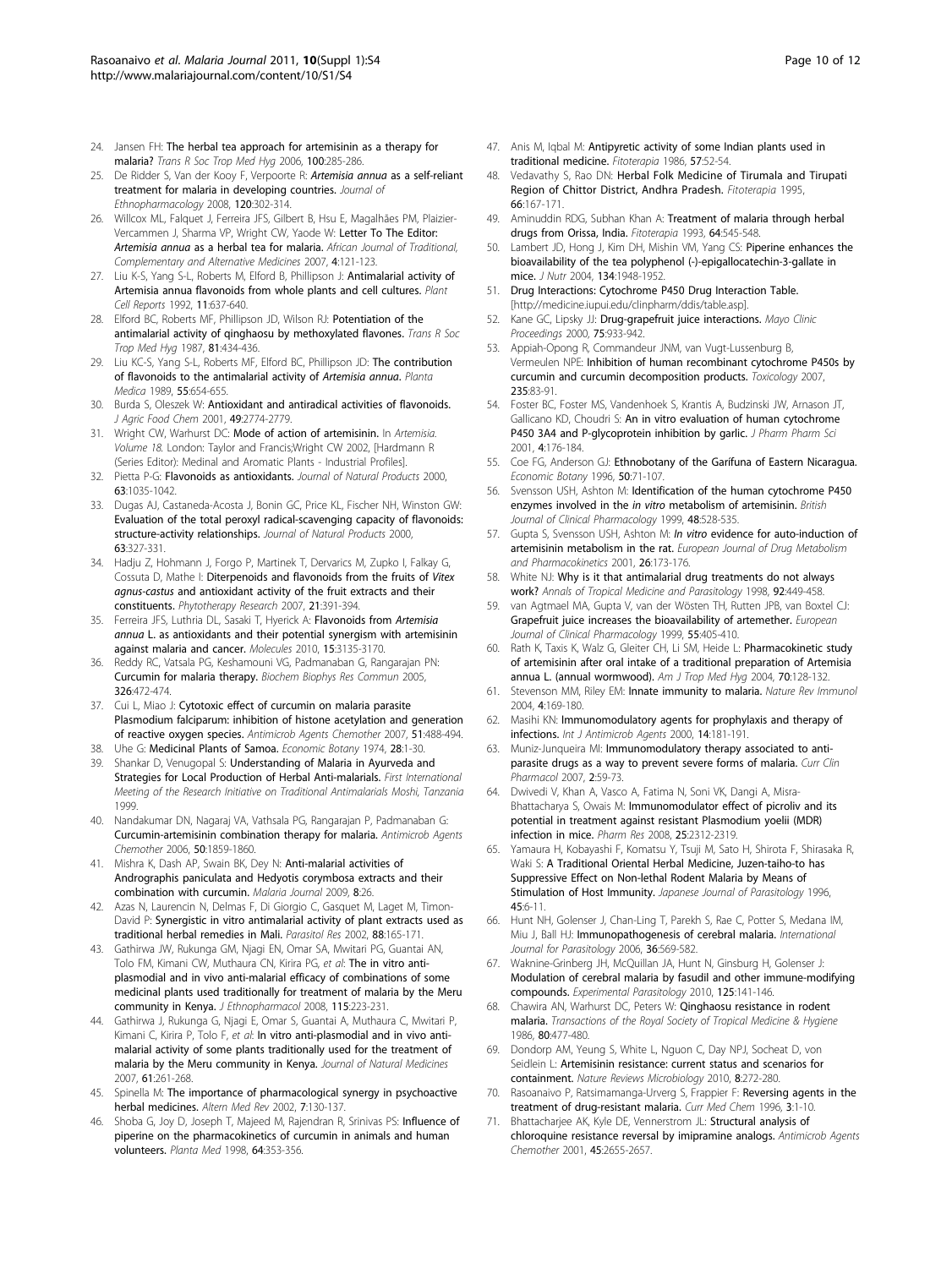- <span id="page-10-0"></span>72. Martin SK, Oduola AM, Milhous WK: [Reversal of chloroquine resistance in](http://www.ncbi.nlm.nih.gov/pubmed/3544220?dopt=Abstract) [Plasmodium falciparum by verapamil.](http://www.ncbi.nlm.nih.gov/pubmed/3544220?dopt=Abstract) Science 1987, 235:899-901.
- 73. Stermitz FR, Scriven LN, Tegos G, Lewis K: [Two flavonols from](http://www.ncbi.nlm.nih.gov/pubmed/12494348?dopt=Abstract) Artemisia annua [which potentiate the activity of berberine and norfloxacin](http://www.ncbi.nlm.nih.gov/pubmed/12494348?dopt=Abstract) [against a resistant strain of](http://www.ncbi.nlm.nih.gov/pubmed/12494348?dopt=Abstract) Staphylococcus aureus. Planta Medica 2002, 68:1140-1141.
- 74. Brandao MG, Krettli AU, Soares LS, Nery CG, Marinuzzi HC: [Antimalarial](http://www.ncbi.nlm.nih.gov/pubmed/9254115?dopt=Abstract) [activity of extracts and fractions from Bidens pilosa and other Bidens](http://www.ncbi.nlm.nih.gov/pubmed/9254115?dopt=Abstract) [species \(Asteraceae\) correlated with the presence of acetylene and](http://www.ncbi.nlm.nih.gov/pubmed/9254115?dopt=Abstract) [flavonoid compounds.](http://www.ncbi.nlm.nih.gov/pubmed/9254115?dopt=Abstract) Journal of Ethnopharmacology 1997, 57:131-138.
- 75. Oliveira FQ, Andrade-Neto V, Krettli AU, Brandao MG: [New evidences of](http://www.ncbi.nlm.nih.gov/pubmed/15182902?dopt=Abstract) [antimalarial activity of Bidens pilosa roots extract correlated with](http://www.ncbi.nlm.nih.gov/pubmed/15182902?dopt=Abstract) [polyacetylene and flavonoids.](http://www.ncbi.nlm.nih.gov/pubmed/15182902?dopt=Abstract) Journal of Ethnopharmacology 2004, 93:39-42.
- 76. Mbacham W, Evehe M, Bilanda D, Dimo T, Ndikum V, Ogundahunsi O, Njifutie N, Ouedraogo J: Synergistic effects in vitro with chloroquine, of methanol extract of Bidens pilosa leaves on resistant Plasmodium falciparum isolate. 4th MIM Pan-African Malaria Conference: Yaounde, Cameroon 2005, 365B.
- 77. Hong J, Lambert JD, Lee SH, Sinko PJ, Yang CS: [Involvement of multidrug](http://www.ncbi.nlm.nih.gov/pubmed/14511674?dopt=Abstract) [resistance-associated proteins in regulating cellular levels of](http://www.ncbi.nlm.nih.gov/pubmed/14511674?dopt=Abstract) [\(-\)-epigallocatechin-3-gallate and its methyl metabolites.](http://www.ncbi.nlm.nih.gov/pubmed/14511674?dopt=Abstract) Biochem Biophys Res Commun 2003, 310:222-227.
- 78. Sannella AR, Messori L, Casini A, Francesco Vincieri F, Bilia AR, Majori G, Severini C: [Antimalarial properties of green tea.](http://www.ncbi.nlm.nih.gov/pubmed/17174271?dopt=Abstract) Biochem Biophys Res Commun 2007, 353:177-181.
- 79. Anuchapreeda S, Leechanachai P, Smith MM, Ambudkar SV, Limtrakul PN: [Modulation of P-glycoprotein expression and function by curcumin in](http://www.ncbi.nlm.nih.gov/pubmed/12167476?dopt=Abstract) [multidrug-resistant human KB cells.](http://www.ncbi.nlm.nih.gov/pubmed/12167476?dopt=Abstract) Biochem Pharmacol 2002, 64:573-582.
- 80. Hemalswarya S, Doble M: [Potential synergism of natural products in the](http://www.ncbi.nlm.nih.gov/pubmed/16557604?dopt=Abstract) [treatment of cancer.](http://www.ncbi.nlm.nih.gov/pubmed/16557604?dopt=Abstract) Phytother Res 2006, 20:239-249.
- 81. Cheng AL, Hsu CH, Lin JK, Hsu MM, Ho YF, Shen TS, Ko JY, Lin JT, Lin BR, Ming-Shiang W, et al: [Phase I clinical trial of curcumin, a](http://www.ncbi.nlm.nih.gov/pubmed/11712783?dopt=Abstract) [chemopreventive agent, in patients with high-risk or pre-malignant](http://www.ncbi.nlm.nih.gov/pubmed/11712783?dopt=Abstract) [lesions.](http://www.ncbi.nlm.nih.gov/pubmed/11712783?dopt=Abstract) Anticancer Res 2001, 21:2895-2900.
- 82. Genne P, Dimanche-Boitrel MT, Mauvernay RY, Gutierrez G, Duchamp O, Petit JM, Martin F, Chauffert B: [Cinchonine, a potent efflux inhibitor to](http://www.ncbi.nlm.nih.gov/pubmed/1581892?dopt=Abstract) [circumvent anthracycline resistance in vivo.](http://www.ncbi.nlm.nih.gov/pubmed/1581892?dopt=Abstract) Cancer Res 1992, 52:2797-2801.
- 83. Furusawa S, Nakano S, Wu J, Sakaguchi S, Takayanagi M, Sasaki KI, Satoh S: [Apoptosis induced by doxorubicin and cinchonine in P388 multidrug](http://www.ncbi.nlm.nih.gov/pubmed/11480538?dopt=Abstract)[resistant cells.](http://www.ncbi.nlm.nih.gov/pubmed/11480538?dopt=Abstract) J Pharm Pharmacol 2001, 53:1029-1039.
- 84. Warhurst DC, Craig JC, Adagu IS, Meyer DJ, Lee SY: [The relationship of](http://www.ncbi.nlm.nih.gov/pubmed/14505493?dopt=Abstract) [physico-chemical properties and structure to the differential](http://www.ncbi.nlm.nih.gov/pubmed/14505493?dopt=Abstract) antiplasmodial [activity of the cinchona alkaloids.](http://www.ncbi.nlm.nih.gov/pubmed/14505493?dopt=Abstract) Malaria Journal 2003,  $2.26$
- 85. Solary E, Mannone L, Moreau D, Caillot D, Casasnovas RO, Guy H, Grandjean M, Wolf JE, Andre F, Fenaux P, et al: [Phase I study of](http://www.ncbi.nlm.nih.gov/pubmed/11187897?dopt=Abstract) [cinchonine, a multidrug resistance reversing agent, combined with the](http://www.ncbi.nlm.nih.gov/pubmed/11187897?dopt=Abstract) [CHVP regimen in relapsed and refractory lymphoproliferative](http://www.ncbi.nlm.nih.gov/pubmed/11187897?dopt=Abstract) [syndromes.](http://www.ncbi.nlm.nih.gov/pubmed/11187897?dopt=Abstract) Leukemia 2000, 14:2085-2094.
- 86. Frappier F, Jossang A, Soudon J, Calvo F, Rasoanaivo P, Ratsimamanga-Urverg S, Saez J, Schrevel J, Grellier P: [Bisbenzylisoquinolines as](http://www.ncbi.nlm.nih.gov/pubmed/8726022?dopt=Abstract) [modulators of chloroquine resistance in Plasmodium falciparum and](http://www.ncbi.nlm.nih.gov/pubmed/8726022?dopt=Abstract) [multidrug resistance in tumor cells.](http://www.ncbi.nlm.nih.gov/pubmed/8726022?dopt=Abstract) Antimicrob Agents Chemother 1996, 40:1476-1481.
- 87. Ratsimamanga-Urverg S, Rasoanaivo P, Ramiaramanana L, Milijaona R, Rafatro H, Verdier F, Rakoto-Ratsimamanga A, Le Bras J: [In vitro antimalarial](http://www.ncbi.nlm.nih.gov/pubmed/1484894?dopt=Abstract) [activity and chloroquine potentiating action of two](http://www.ncbi.nlm.nih.gov/pubmed/1484894?dopt=Abstract) [bisbenzylisoquinoline enantiomer alkaloids isolated from Strychnopsis](http://www.ncbi.nlm.nih.gov/pubmed/1484894?dopt=Abstract) [thouarsii and Spirospermum penduliflorum.](http://www.ncbi.nlm.nih.gov/pubmed/1484894?dopt=Abstract) Planta Med 1992, 58:540-543.
- 88. Ratsimamanga-Urverg S, Rasoanaivo P, Rafatro H, Robijaona B, Rakoto-Ratsimamanga A: [In vitro antiplasmodial activity and chloroquine](http://www.ncbi.nlm.nih.gov/pubmed/7944672?dopt=Abstract)[potentiating action of three new isoquinoline alkaloid dimers isolated](http://www.ncbi.nlm.nih.gov/pubmed/7944672?dopt=Abstract) [from Hernandia voyronii Jumelle.](http://www.ncbi.nlm.nih.gov/pubmed/7944672?dopt=Abstract) Ann Trop Med Parasitol 1994, 88:271-277.
- 89. Rasoanaivo P, Ratsimamanga-Urverg S, Milijaona R, Rafatro H, Rakoto-Ratsimamanga A, Galeffi C, Nicoletti M: [In vitro and in vivo chloroquine](http://www.ncbi.nlm.nih.gov/pubmed/8134408?dopt=Abstract)[potentiating action of Strychnos myrtoides alkaloids against](http://www.ncbi.nlm.nih.gov/pubmed/8134408?dopt=Abstract) [chloroquine-resistant strains of Plasmodium malaria.](http://www.ncbi.nlm.nih.gov/pubmed/8134408?dopt=Abstract) Planta Medica 1994, 60:13-16.
- 90. Frederich M, Havette MP, Tits M, De Mol P, Angenot L: [Reversal of](http://www.ncbi.nlm.nih.gov/pubmed/11509972?dopt=Abstract) [chloroquine and mefloquine resistance in Plasmodium falciparum by](http://www.ncbi.nlm.nih.gov/pubmed/11509972?dopt=Abstract) [the two monoindole alkaloids, icajine and isoretuline.](http://www.ncbi.nlm.nih.gov/pubmed/11509972?dopt=Abstract) Planta Medica 2001, 67:523-527.
- 91. Sowunmi A, Oduola AM, Ogundahunsi OA, Salako LA: Enhancement of the antimalarial effect of chloroquine by chloropheniramine in vivo. Tropical Medicine & International Health 1998, 3:177-183.
- 92. Dunne Michael W, Singh N, Shukla M, Valecha N, Bhattacharyya PC, Dev V, Patel K, Mohapatra Manoj K, Lakhani J, Benner R, et al: [A Multicenter](http://www.ncbi.nlm.nih.gov/pubmed/15838784?dopt=Abstract) [Study of Azithromycin, Alone and in Combination with Chloroquine, for](http://www.ncbi.nlm.nih.gov/pubmed/15838784?dopt=Abstract) [the Treatment of Acute Uncomplicated Plasmodium falciparum Malaria](http://www.ncbi.nlm.nih.gov/pubmed/15838784?dopt=Abstract) [in India.](http://www.ncbi.nlm.nih.gov/pubmed/15838784?dopt=Abstract) The Journal of Infectious Diseases 2005, 191:1582-1588.
- 93. Tripathi R, Dhawan S, Dutta GP: [Blood schizontocidal activity of](http://www.ncbi.nlm.nih.gov/pubmed/16178350?dopt=Abstract) [azithromycin and its combination with a/b arteether against multi-drug](http://www.ncbi.nlm.nih.gov/pubmed/16178350?dopt=Abstract) [resistant Plasmodium yoelii nigeriensis, a novel MDR parasite model for](http://www.ncbi.nlm.nih.gov/pubmed/16178350?dopt=Abstract) [antimalarial screening.](http://www.ncbi.nlm.nih.gov/pubmed/16178350?dopt=Abstract) Parasitology 2005, 131:295-301.
- 94. Willcox ML, Rasoanaivo P: Randomised controlled clinical trial of strychnos myrtoides extract for reversal of chloroquine resistance. (Comment on: Potential antimalarial activity of indole alkaloids). [comment]. Transactions of the Royal Society of Tropical Medicine & Hygiene 2008, 102:1165-1166.
- 95. MacGilchrist A: The relative therapeutic value in malaria of the cinchona alkaloids quinine, cinchonine, quinidine, cinchonidine and quinoidine, and the two derivatives – hydroquinine and ethylhydrocupreine. Indian Journal of Medical Research 1915, III:1-53.
- 96. Toxbase. [[http://www.toxbase.org\]](http://www.toxbase.org).
- Lei SH-l, Bodeker G: Changshan (Dichroa febrifuga). Ancient Febrifuge And Modern Antimalarial: Lessons For Research From A Forgotten Tale. In Traditional Medicinal Plants and Malaria. Boca Raton: CRC Press;Willcox M, Bodeker G, Rasoanaivo P 2004.
- 98. Zhu S, Zhang Q, Gudise C, Wei L, Smith E, Zeng Y: [Synthesis and](http://www.ncbi.nlm.nih.gov/pubmed/19467876?dopt=Abstract) [biological evaluation of febrifugine analogues as potential antimalarial](http://www.ncbi.nlm.nih.gov/pubmed/19467876?dopt=Abstract) [agents.](http://www.ncbi.nlm.nih.gov/pubmed/19467876?dopt=Abstract) Bioorganic & Medicinal Chemistry 2009, 17:4496-4502.
- 99. Jeong HG, You HJ, Park SJ, Moon AR, Chung YC, Kang SK, Chun HK: [Hepatoprotective effects of 18\[beta\]-glycyrrhetinic acid on carbon](http://www.ncbi.nlm.nih.gov/pubmed/12220964?dopt=Abstract) [tetrachloride-induced liver injury. Inhibition of cytochrome P450 2E1](http://www.ncbi.nlm.nih.gov/pubmed/12220964?dopt=Abstract) [expression.](http://www.ncbi.nlm.nih.gov/pubmed/12220964?dopt=Abstract) Pharmacological Research 2002, 46:221-227.
- 100. Kumar SP, Asdag SMB, Kumar NP, Asad M, Khajuria DK: Protective effect of Zizyphus jujuba fruit extract against paracetamol and thioacetamide induced hepatic damage in rats. The Internet Journal of Pharmacology 2009, 7.
- 101. Ajith TA, Hema U, Aswathy MS: [Zingiber officinale Roscoe prevents](http://www.ncbi.nlm.nih.gov/pubmed/17637489?dopt=Abstract) [acetaminophen-induced acute hepatotoxicity by enhancing hepatic](http://www.ncbi.nlm.nih.gov/pubmed/17637489?dopt=Abstract) [antioxidant status.](http://www.ncbi.nlm.nih.gov/pubmed/17637489?dopt=Abstract) Food and Chemical Toxicology 2007, 45:2267-2272.
- 102. Chrubasik S, Pittler MH, Roufogalis BD: [Zingiberis rhizoma: a](http://www.ncbi.nlm.nih.gov/pubmed/16194058?dopt=Abstract) [comprehensive review on the ginger effect and efficacy profiles.](http://www.ncbi.nlm.nih.gov/pubmed/16194058?dopt=Abstract) Phytomedicine 2005, 12:684-701.
- 103. Singh VK, Ali ZA: Folk Medicines in primary health care: common plants used for the treatment of fevers in India. Fitoterapia 1994, 65:68-74.
- 104. Lebbie AR, Guries RP: Ethnobotanical Value and Conservation of Sacred Groves of the Kpaa Mende in Sierra Leone. Economic Botany 1995, 49:297-308.
- 105. Vongo R: The role of traditional medicine on antimalarials in Zambia. First International Meeting of the Research Initiative on Traditional Antimalarials Moshi, Tanzania 1999.
- 106. Fidock DA, Rosenthal PJ, Croft SL, Brun R, Nwaka S: [Antimalarial drug](http://www.ncbi.nlm.nih.gov/pubmed/15173840?dopt=Abstract) [discovery: efficacy models for compound screening.](http://www.ncbi.nlm.nih.gov/pubmed/15173840?dopt=Abstract) Nat Rev Drug Discov 2004, 3:509-520.
- 107. Bertani S, Houël E, Bourdy G, Stien D, Jullian V, Landau I, Deharo E: [Quassia](http://www.ncbi.nlm.nih.gov/pubmed/17157466?dopt=Abstract) [amara L. \(Simaroubaceae\) leaf tea: Effect of the growing stage and](http://www.ncbi.nlm.nih.gov/pubmed/17157466?dopt=Abstract) [desiccation status on the antimalarial activity of a traditional](http://www.ncbi.nlm.nih.gov/pubmed/17157466?dopt=Abstract) [preparation.](http://www.ncbi.nlm.nih.gov/pubmed/17157466?dopt=Abstract) Journal of Ethnopharmacology 2007, 111:40-42.
- 108. Willcox ML: [Improved Traditional Phytomedicines in current use for the](http://www.ncbi.nlm.nih.gov/pubmed/21204042?dopt=Abstract) [clinical treatment of malaria.](http://www.ncbi.nlm.nih.gov/pubmed/21204042?dopt=Abstract) Planta Med , Epub ahead of print.
- 109. Sharma V: Ayush-64. In Traditional Medicinal Plants and Malaria. Boca Raton: CRC Press;Willcox M, Bodeker G, Rasoanaivo P 2004:83-89.
- 110. Diallo D, Maiga A, Diakite C, Willcox M: Malarial-5: Development of an antimalarial phytomedicine in Mali. In Traditional Medicinal Plants and Malaria. Boca Raton: CRC Press;Willcox M, Bodeker G, Rasoanaivo P 2004.